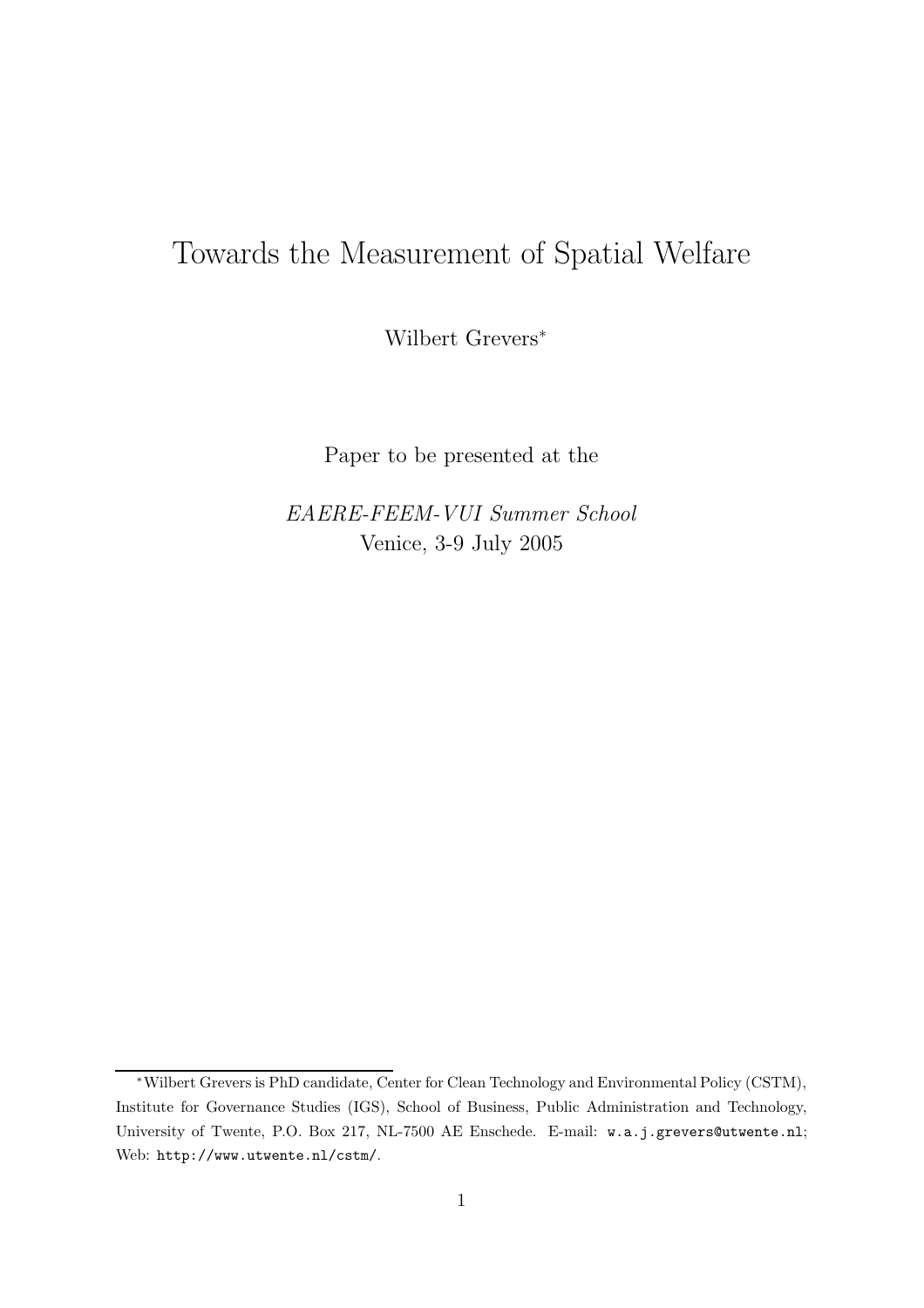#### Abstract

This paper develops a framework for assessing the welfare effects of the capitalisation of the value of environmental quality in the price for land, combining elements from environmental and spatial economics on the basis of equilibrium considerations for population games. Its main contribution to environmental economics consists of introducing a consistent concept for spatial welfare. Following the introduction of estimable locational sorting models in valuation methodology, the relationship between the theoretical underpinnings of the hedonic pricing model and the bid rent concept in urban economics is re-examined. This is done along the definition of a general equilibrium willingness to pay (GE-WTP) that is at the heart of most applications of locational sorting models in environmental economics. A GE-WTP should be able to value non-marginal changes in a spatially explicit distribution of local public goods. Commonly, such a GE-WTP is derived as a Hicksian WTP adjusted for endogenous land prices. This paper offers an alternative interpretation. For a GE-WTP, endogenous prices are typically enforced by a market clearing condition, often an exogenous supply. It is demonstrated how for a discrete choice formulation, a fixed supply per location results in a Nash equilibrium in bid rents. Furthermore, it is shown that this Nash equilibrium corresponds exactly to a spatial equilibrium in urban economics. In this stylised context a GE-WTP could be thought of as a measure for the difference in social welfare between two spatial equilibria. As a money-metric measure, the GE-WTP could be translated to the difference in expenditures in which capitalisation is accounted for in quality-adjusted prices for land. These observations allow for a novel spatially explicit approach to the evaluation of land policy options, combining current cost-benefit practice with the optimisation of land use. Suggestions for operationalisation are put forward.

Keywords: Locational Sorting, Willingness to Pay, Capitalisation, Welfare Economics, Hedonic Price Index

JEL Classification: Q51, Q58, R52, D61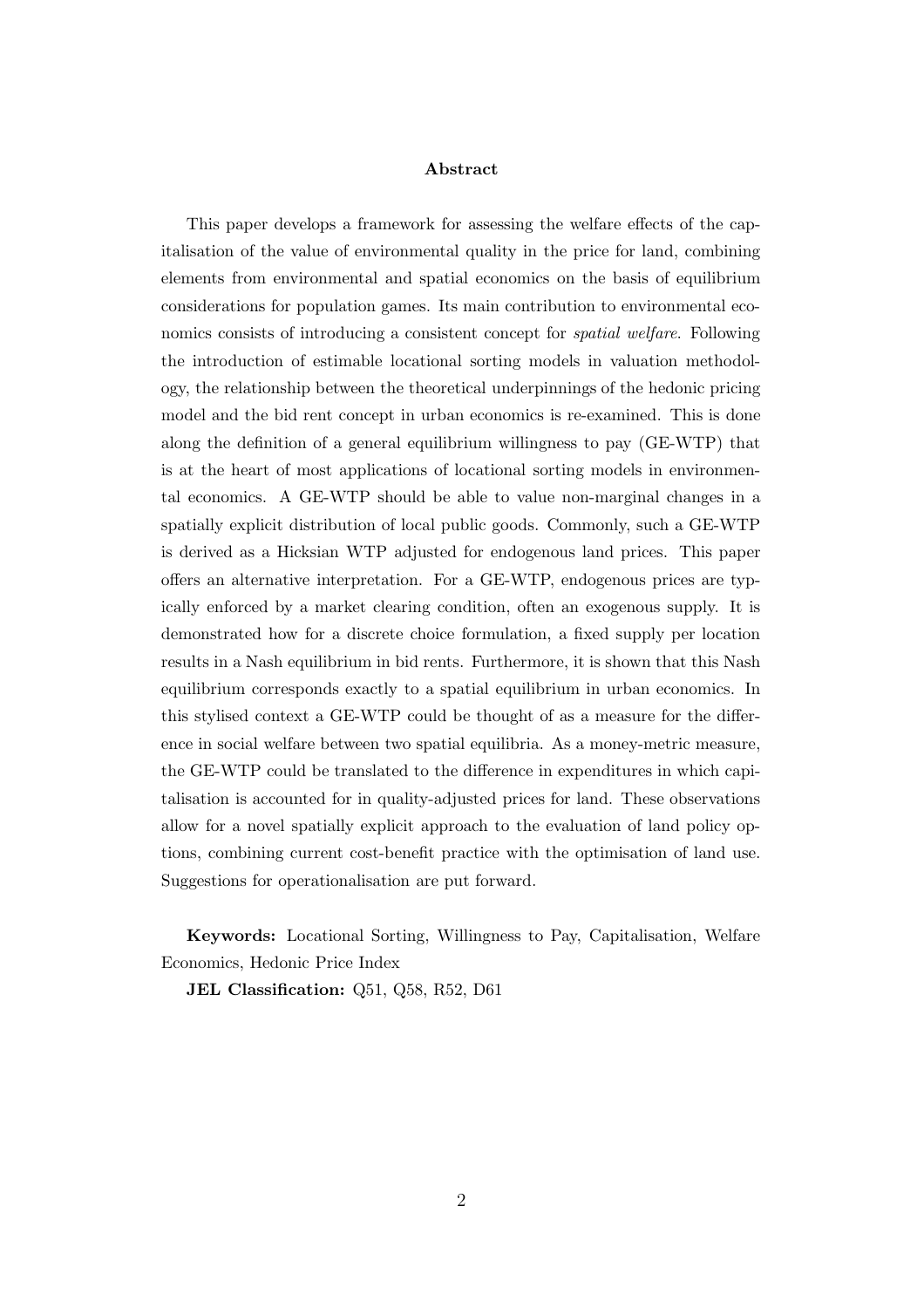### 1 Introduction

When accounting for the relation between land use and social welfare, a formalisation of the land or housing market is needed. Traditionally the land market receives attention from various economic subdisciplines. In all these subdisciplines the distinction between the land and the housing market is often fuzzy. Land in urban economics is often considered a consumption good, with a corresponding competitive market. This market is sometimes identified with the housing market for simplicity, in which case it is typically referred to as the rental market for location space. In environmental economics land plays a role in property valuation, where the value of land is assessed in revealed preference methods, especially in hedonic pricing; again often projected on housing. And in finance land is considered an asset—with extensions to real estate in general—, competing with other investments in diversified risk portfolios or as a basis for a credit loan (mortgage). These different interpretations highlight various aspects of land in economics. Leaving aside for the moment the asset, or capital, quality of land—primarily because of the complication of introducing time as yet another dimension besides space—the question arises which combination of elements from spatial and environmental economics would serve policy interests concerning land markets from a social welfare perspective. This paper proposes a preliminary answer to that question, that might serve as a basis for a novel approach to land use planning, defining the role of a spatial social planner.

One binding element for land prices in both environmental and spatial economics is the concept of the bid rent. In spatial economics this concept plays a central role in land use models. The best-documented spatial economics tradition in land use models employing a bid rent dates back to von Thünen (1826) for agricultural land use. Von Thünen's method was extended by Alonso (1964), Muth (1968) and Mills (1972) for location choices of consumers and producers. These prototype models of spatial economics have always been interpreted as being part of the neoclassical economics tradition, because they conform to the conditions of competitive markets. They have also often been criticised, because of their unrealistic assumptions. However, it seems fair to say that the assumptions are the price of maintaining a reference to the neoclassical framework, identifying market allocation with welfare maximisation. In the land use models of spatial economics—or more particularly *urban economics*—, the market equilibrium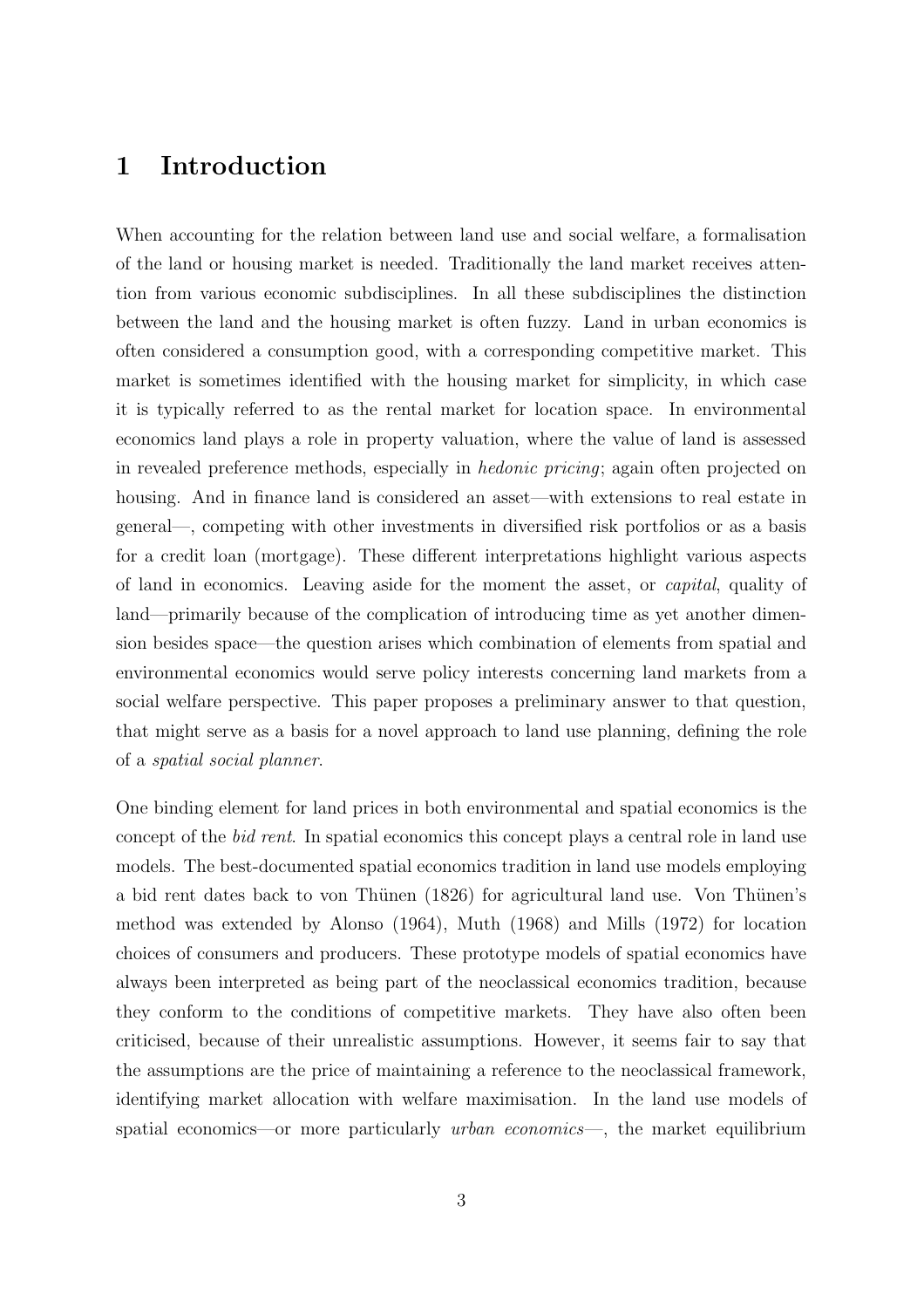price for land is assumed to be identical to the maximum bid rent, that represents the price a consumer is willing to pay as the rental price for space, after travel or transport costs are subtracted from her income. Travel or transport costs are the only connotation with geography, as they are calculated based on the distance to an single, exogenously given Central Business District (CBD), or market place. Fujita and Thisse (2002, p.79) derive the Alonso model starting by referring first to the following regular maximisation problem:

$$
\max_{z,s} u(z,s) \qquad s.t. \qquad z + ps = y - \tau(r). \tag{1.1}
$$

Here,  $y$  is income and  $p$  is the rental price per quantity  $s$  of space. The transportation costs  $\tau$  are a function of the distance r to the CBD. The bid rent is defined as:

$$
p(r, u^*) = \max_{z, s} \left\{ \frac{y - \tau(r) - z}{s} \quad s.t \quad u(z, s) = u^* \right\}.
$$
 (1.2)

From a public policy point of view it is relevant that in these models market competition—i.e., assigning the land to the highest bid—implies an efficient allocation of land<sup>1</sup>. Therefore the traditional policy directive concerning liberalisation and free markets based on neoclassical Welfare Economics could be extended to land markets on the basis of these models.

In environmental economics, where land use at first sight would be an obvious research topic, the literature until recently showed little coverage of the spatial dimension (Bockstael, 1996; van der Veen and Otter, 2001). Irwin and Bockstael (2002) present an important exception. Their framework, though, is somewhat different from the land use models in the urban economics tradition, as it focuses on the timing of decisions by land developers, rather than on location choices of consumers and producers. Housing prices, on the other hand, have been used extensively for a long time already in environmental economics. In that respect, the perspective on land use in environmental economics seems to have been dominated by the theoretic underpinning of hedonic pricing by Rosen (1974). Rosen proposed a perfectly competitive market for the characteristics of consumer goods, also making use of a bid rent concept, thereby referring to Alonso (Rosen, 1974, p. 38). He defines a bid rent times the market equilibrium amount of

<sup>&</sup>lt;sup>1</sup>both, locally at r and in terms of city size ( $r_{max}$  measured from the CBD), see Fujita and Thisse (2002, p. 84–85).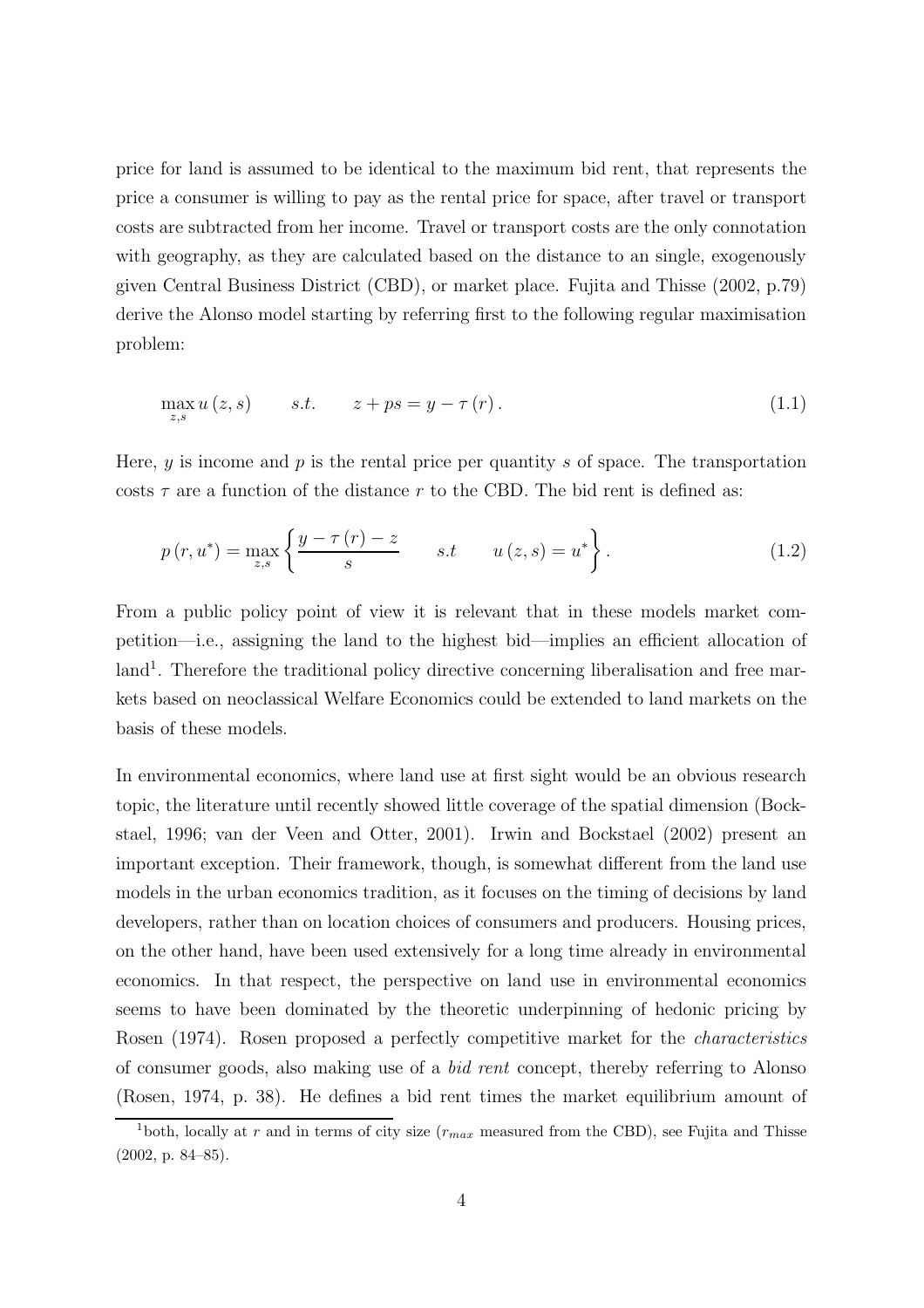space,  $p^*s^*$ , as a 'willingness to pay' for achieving a specified utility level,  $u^*$ , according to:

$$
u(y - p^*s^*; q) = u^*.
$$
\n(1.3)

The parameter q could be interpreted as a quality index<sup>2</sup>. Quality itself can be interpreted as either a characteristic of a good or as public good itself (amenity). Since the quality level is beyond the consumer's choice set, it is exogenous to her and there is no formal basis for a distinction from a public good. The two can be regarded synonyms. Hedonic pricing enables an interpretation of a land (or housing) price as a function of quality,  $p(q)$ , but at first sight it thereby seems to differ with the interpretation of markets where space is traded as a good itself, which would result in a regular inverted demand,  $p(s)$ . Furthermore, the focus on markets for characteristics makes a spatial interpretation less obvious<sup>3</sup>.

Hedonic pricing is probably one of the most popular revealed preference methods for valuing non-market goods. The impact of changes in quality on welfare is usually measured in terms of marginal price effects. In that case the changes need to be assumed marginal too, effectively excluding the relocation of the households which would be reflected in changes of demand and supply. In order to circumvent this limitation, recently, frameworks based on a locational equilibrium have been introduced. A locational equilibrium can be thought of as a mapping of a spatial equilibrium on the price equilibrium in the land (or housing) market, where demand is derived from individual location choices (Epple and Sieg, 1999; Bayer et al., 2002). Locational sorting models contribute to the valuation literature by defining a general equilibrium willingness to *pay* (GE-WTP) as (Smith et al.  $(2004)$ ):

$$
v[p^*(\hat{q}), y - WTP_{GE}; \hat{q}] = v[p^*(q), y; q].
$$
\n(1.4)

Here,  $p^*(\hat{q})$ , denotes the equilibrium price that corresponds to the new quality level  $\hat{q}$ , after increasing q. This GE-WTP is to be contrasted with the general definition of a Hicksian (partial equilibrium, short-run) WTP—or compensating variation—for changes in the quality level only (keeping prices,  $p^*$ , fixed):

<sup>&</sup>lt;sup>2</sup>Throughout this paper the quality index,  $q$ , is assumed to be a scalar. This done mainly to stress the similarity with the distance,  $r$ , in spatial economic models.

<sup>3</sup>Rosen (1974, p. 34) refers to 'locational decisions in characteristics space'.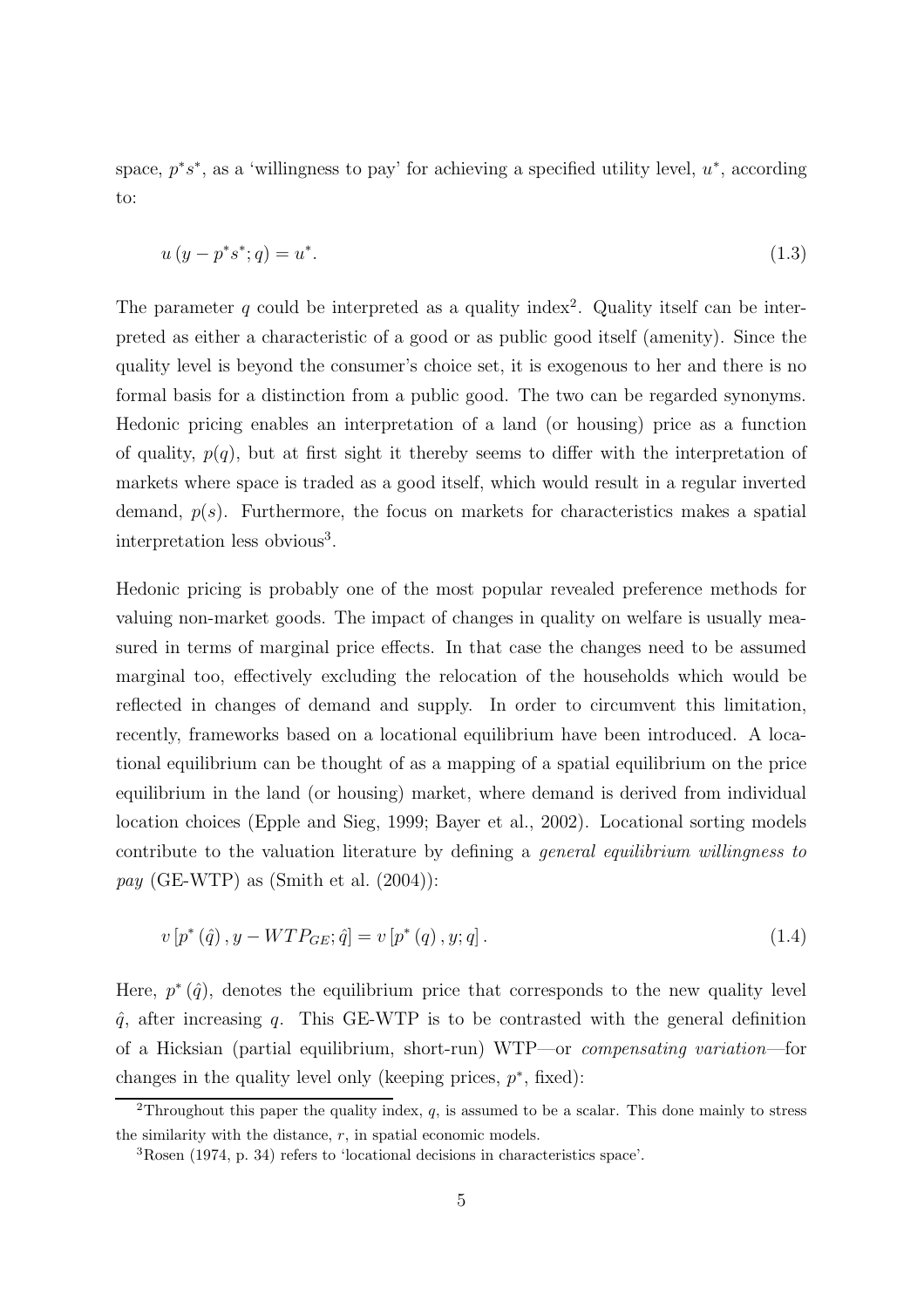$$
v[p^*(q), y - WTP_{PE}; \hat{q}] = v[p^*(q), y; q].
$$
\n(1.5)

The supply of housing in locational sorting models is often taken to be locally fixed, assuming that the population will resort itself over the existing stock of houses. The specification of both demand and supply introduces the endogenous prices,  $p^*(\hat{q})$ , and thereby the definition of the 'general equilibrium'—which is actually a spatial equilibrium based on location choices—in the model. Palmquist (2004) suggests continuing further research on applications in environmental economics of these frameworks. Smith et al. (2004) present such an application. Palmquist (2004, p. 59) also notes that:

'The theoretical hedonic model describes an equilibrium, but there has been little formal work on modelling how that equilibrium would change if there were changes in exogenous factors.'

This paper aims at contributing to the understanding of the market equilibrium in hedonic pricing in terms of a spatial equilibrium. For the recently introduced frameworks in environmental economics, spatially explicit assessments are not the first goal. The spatial dimension forms a necessity, rather, because of the definition of general equilibrium adopted. Although similar in spirit, models of spatial economics—and more specifically agglomeration or urban economics (Fujita and Thisse, 2002)—do focus on spatially explicit assessments in the first place. Besides, while welfare considerations in agglomeration economics are mainly normative and applied to a market good (optimal land consumption), sorting models in environmental economics focus on the valuation of non-market goods. Since efficiency considerations in agglomeration economics are based on the maximisation of social welfare, as in a regular neoclassical market, this paper seeks to connect this notion of welfare directly to the welfare measures valuing public goods in locational equilibrium models applied in environmental economics.

The structure of the paper is as follows. First, a suggestion is put forward for the general formulation of a policy goal, based on the concept of a 'benevolent spatial social planner' dealing with capitalisation. Then, in section 3, the perspectives in environmental and spatial economics on land prices and the value of public goods are compared under the heading of *expenditure*. In section 4 land prices are related to the concept of spatial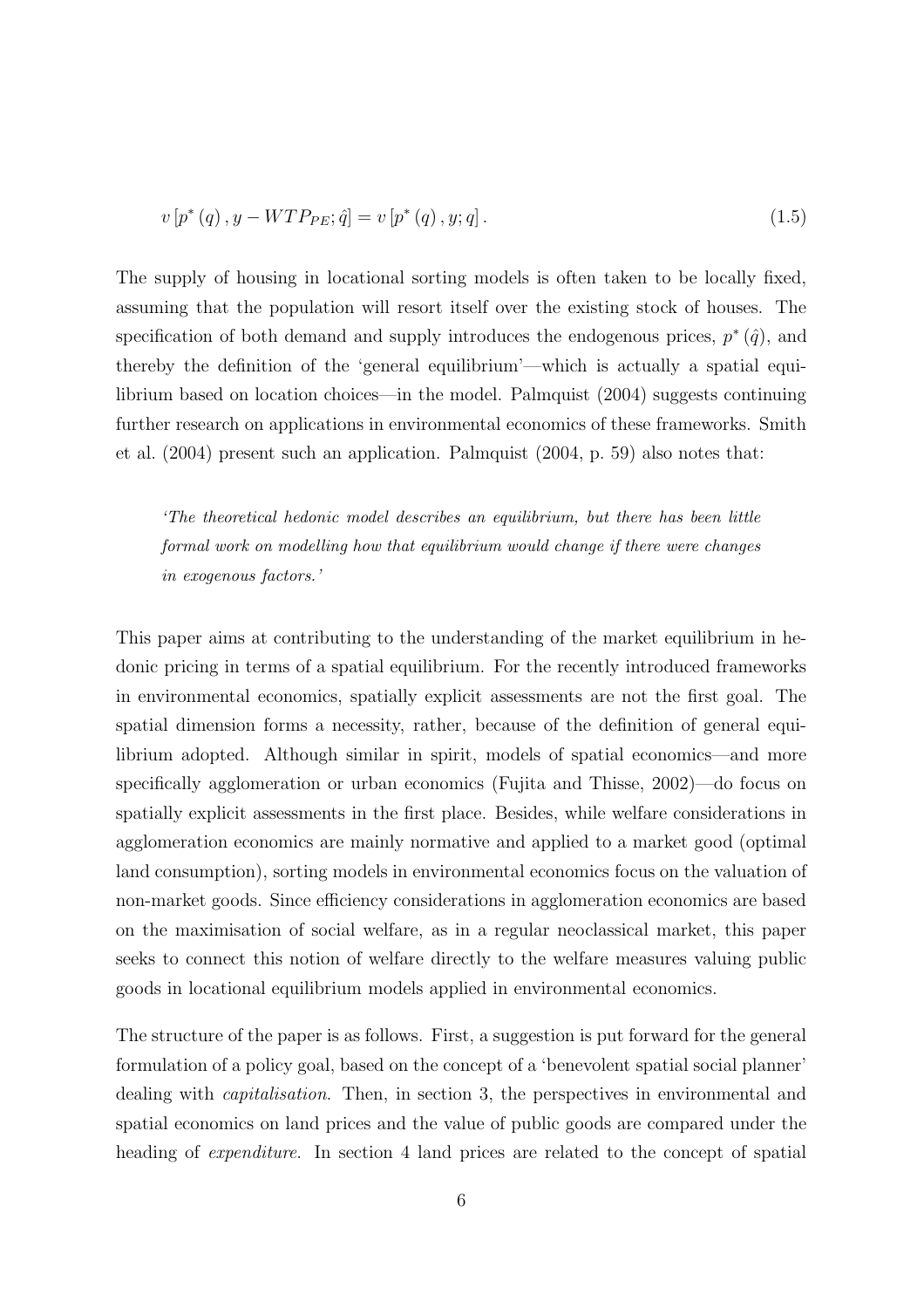equilibrium in urban economics, focusing on welfare or utility level and efficiency. Here, the spatial equilibrium is identified as a Nash equilibrium in both population densities and prices. Section 5 translates the concepts to a framework that is closer to an econometric implementation, together with possible definitions for indicators, especially an aggregate quality adjusted expenditure. Interpretation and discussion follow in section 6. Finally, in section 7 conclusions are summarised.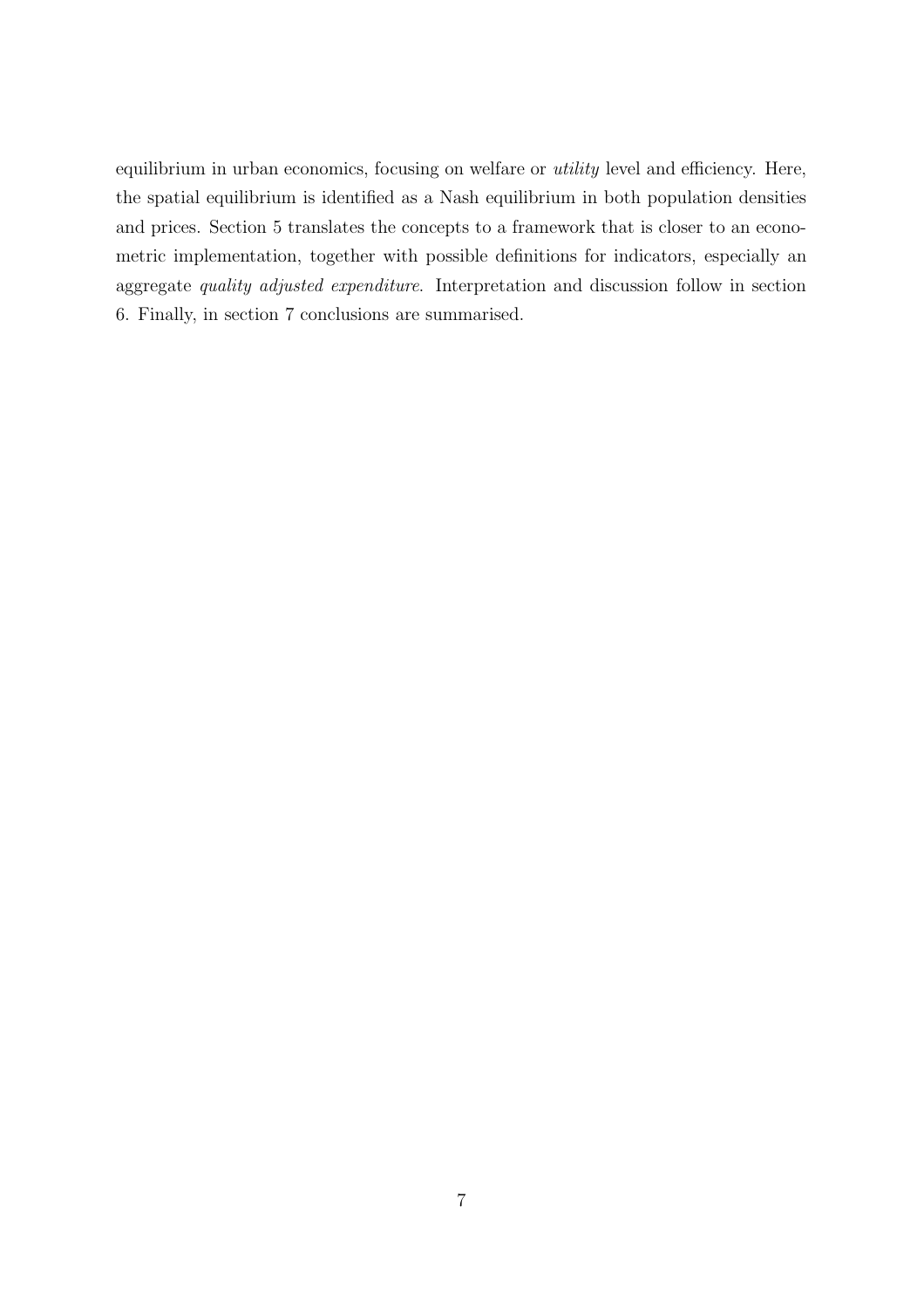### 2 Land Policy and Social Welfare

In the introduction the concept of the bid rent was reviewed from the perspective of a spatial equilibrium and valuation methodology, respectively. Both perspectives seem to accommodate a different definition of efficiency. On one side there is the spatial economics literature stressing the optimal allocation of land through markets, while on the other side the environmental economics and valuation literature put forward the public good character of quality and its contribution to welfare in terms of the consumption of non-market goods. Efficiency in the latter context concerns the optimal allocation of public goods, in the spirit of cost-benefit analysis (CBA). From a public policy point of view, a GE-WTP—as a welfare measure—seems to address both aspects of land simultaneously. It values changes in the level of public goods, but it also values the difference in welfare between two situations while land is allocated by competitive markets.

As mentioned in the introduction, the land market in environmental economics is usually identified with hedonic pricing. In the context of methods applied in environmental economics in general (not restricted to land use), hedonic pricing takes a special position. It is one of the few valuation methods with an explicit reference to market prices. Other methods rather deal with the valuation of public goods exclusively. Starting with Mäler (1974), environmental economics has developed a theoretical basis for incorporating public goods in an essentially neoclassical framework. The most rigorous implementation concerns the contingent valuation method for valuing pure public goods. Because public goods lack a market for achieving an efficient allocation, different criteria had to be developed. Mäler proposed a concept of shadow prices, or *virtual prices*, for public goods that is consistent with regular definitions of expenditure minimisation, compensated (Hicksian) demand and compensating or equivalent variation. For market goods a change in price results in a change of the Hicksian consumer's surplus that equals the difference in the expenditure needed to maintain the same level of utility. With a similar definition for changes in the supply of non-market goods, a willingness to pay (WTP) can be derived, that serves as a monetary measure for the value of the change in (environmental) quality. The willingness to pay corresponds to the shadow price mentioned above—as the *marginal* WTP—integrated over the amenity improvement,  $\Delta q = \hat{q} - q$ . This yields something similar to a Hicksian consumer's surplus for price changes, with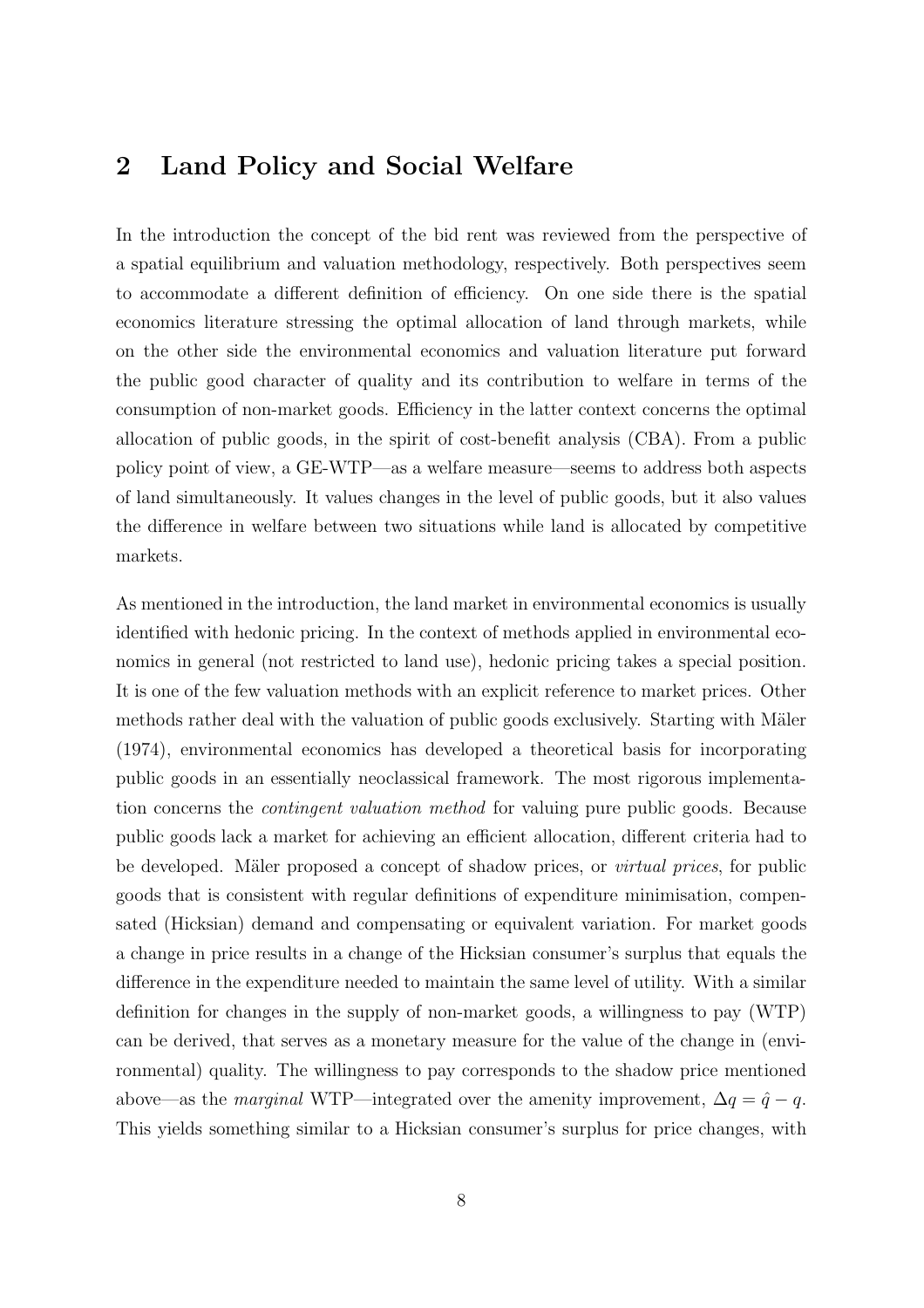the public good,  $q$ , treated as a *quantity* (Hanemann, 1999, p. 52). The general result maintains that the allocation of public goods which yields the highest WTP, would also yield the highest increase in utility, and is therefore optimal.

If, in a first assessment, the quality of a location would indeed be considered a local pure public good, exogenous to both consumer and 'producer' (i.e., developer or land owner), it appears as if two goods would be traded simultaneously on a land market:

- 1. land, as a consumption good, following the spatial economics land use tradition of Von Thünen,
- 2. quality, as a local public good (amenity, environmental quality) in the Mäler tradition.

In this stylised case, public policy is confronted with two aspects of a socially optimal allocation of land:

- 1. securing optimal allocation of land by markets,
- 2. supplying (an optimal distribution of) local public goods.

Unlike in standard neoclassical markets for consumption goods, the role of a government cannot be restricted to the elimination of external effects as market distortions. Instead, optimal allocation of land requires insight in the reaction of the land market in response to changes in amenities. The GE-WTP as a new measure, embodying a Marshallian demand as the market response, might not only be suitable for solving the problem that arises in the need of deriving a Hicksian measure for non-marginal quality changes adjusted for new equilibrium prices, it could also address directly the 'spatial social planning aspects' of local amenity improvements in terms of the welfare level of a spatial equilibrium.

In the remaining sections the elements introduced above, especially the bid rent and the willingness to pay, will be combined in one consistent framework. With this framework it is demonstrated how the concept of spatial equilibrium facilitates an alternative interpretation of a change in welfare reflected in the GE-WTP. It is suggested that locational sorting models—similar to urban economic models—in general rely on a generic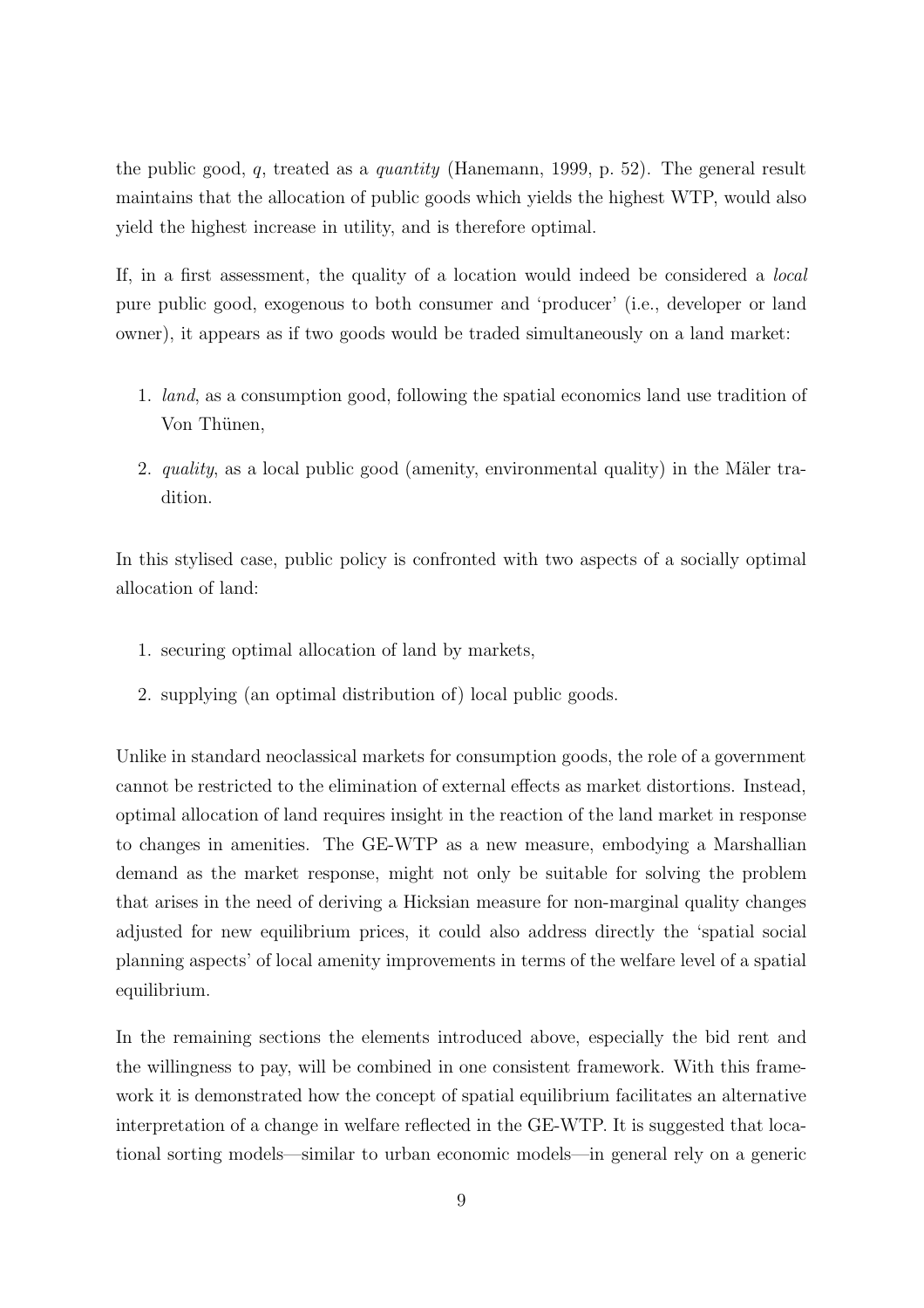principle that defines market equilibrium prices as a function of utility, while utility in turn is equalised over space for identical agents in spatial equilibrium. In contrast with urban economic models, however, equalising the utility level can be interpreted as an endogenous property of a locational sorting model. If consumers are assumed identical, the level of utility in spatial equilibrium is also a measure for social welfare (multiplying the individual utility level by the population size). Therefore, a GE-WTP could also be read directly as a monetary measure for a change in *spatial welfare*, i.e.:

$$
WTP_{GE} \sim \{v[p^*(\hat{q}), y; \hat{q}] - v[p^*(q), y; q]\}.
$$
\n(2.1)

This interpretation will be elaborated upon in section 4, addressing in more detail the level of utility in spatial equilibrium, followed by an interpretation of the money metrics of (2.1) in sections 5 and 6. First, the notion of compensation in expenditure and the relation with hedonic prices will be explored further in section 3.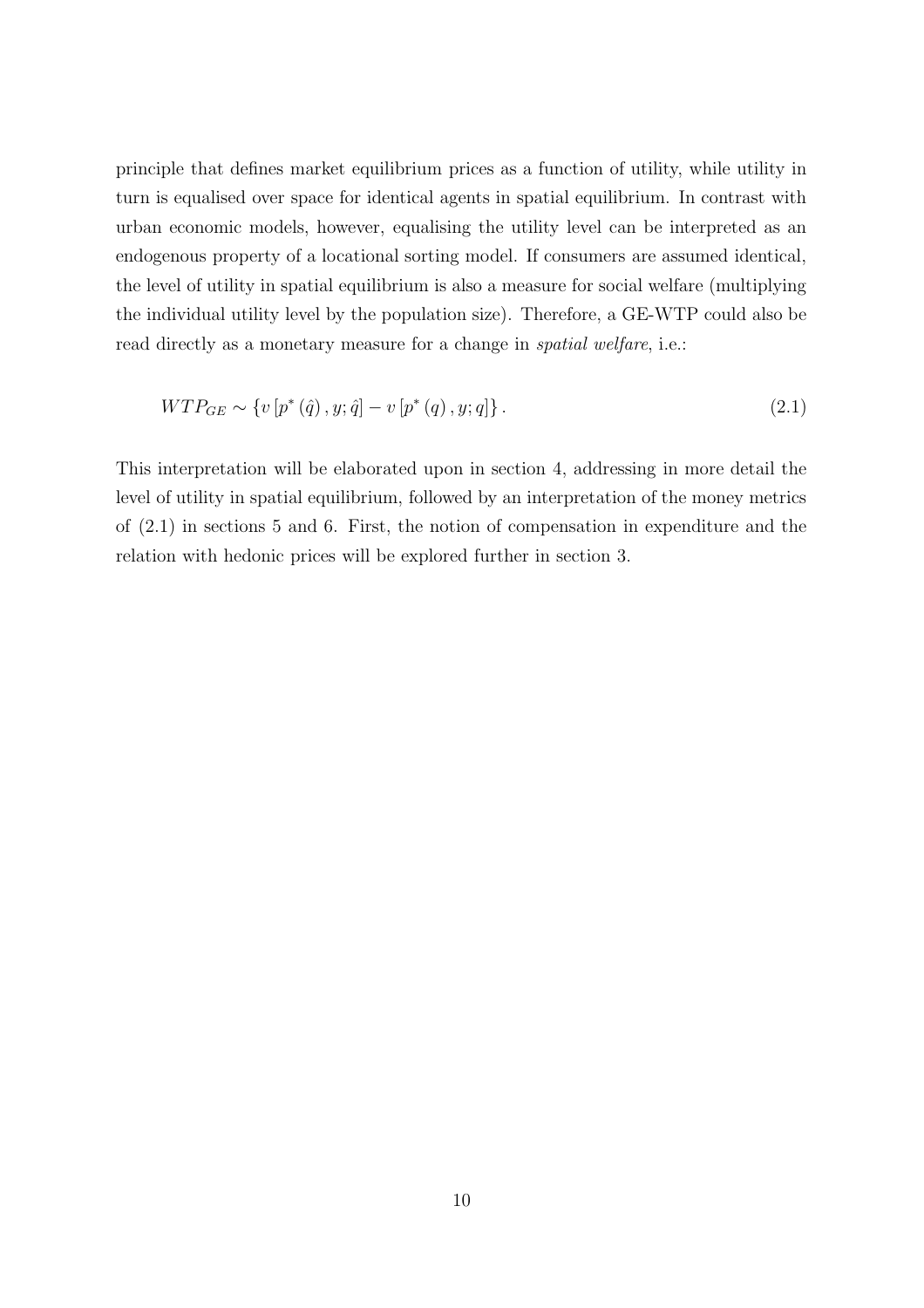### 3 Expenditure

Starting with the dual problem for utility maximisation under a budget constraint (1.1), i.e., the minimisation of expenditure for achieving a given utility level, a willingness to pay—as a monetary measure—can be thought of as a virtual correction of expenditure. If quality is treated analogously to a consumption good, the virtual correction accounts for changes in the supplied level of a public good. If, however, market prices are correlated with the level of the public good, or quality,—as is assumed in hedonic pricing—a change in the quality level would also affect 'real' expenditure of the individual through the price of land. In this section the relation between market prices for land and the effects in real and virtual expenditure will be explored.

#### 3.1 Public goods and capitalisation

Most analyses of the relation between the supply of local public goods and the impact on social welfare can be found in the public finance literature that takes Tiebout (1956) as a starting point. Tiebout proposed to interpret a special kind of spatial equilibrium—where a population is distributed over a given number of municipalities—as equivalent to a market equilibrium. The size of the population in a municipality would represent the demand for the locally supplied public good, determining in equilibrium its aggregate price as the municipal expenditure. Tiebout does not refer to capitalisation of the value of the public good in property prices directly, but Oates (1969) suggests testing Tiebout's hypothesis by examining differences in property tax, where this tax could be considered as the entry price of a municipality. According to Oates, property values must be higher in municipalities with a high level of public goods supplied. If people accept higher taxes for financing this supply, the net benefit for property owners has to be positive and Tiebout's conceptualisation would be correct. A part of the following research in this tradition focuses on measuring net benefit by measuring changes in rent, i.e., capitalisation (Lind, 1973). Starrett (1981) extends Lind's analysis, noticing that capitalised rent counts as a benefit to the owner, but as a cost for the tenant. Although Starrett does not refer to Alonso (1964), his approach resembles the urban economic tradition of linking location choices to a trade-off between rent and travel costs, since the price a consumer pays for enjoying the public good is related to a trip to the location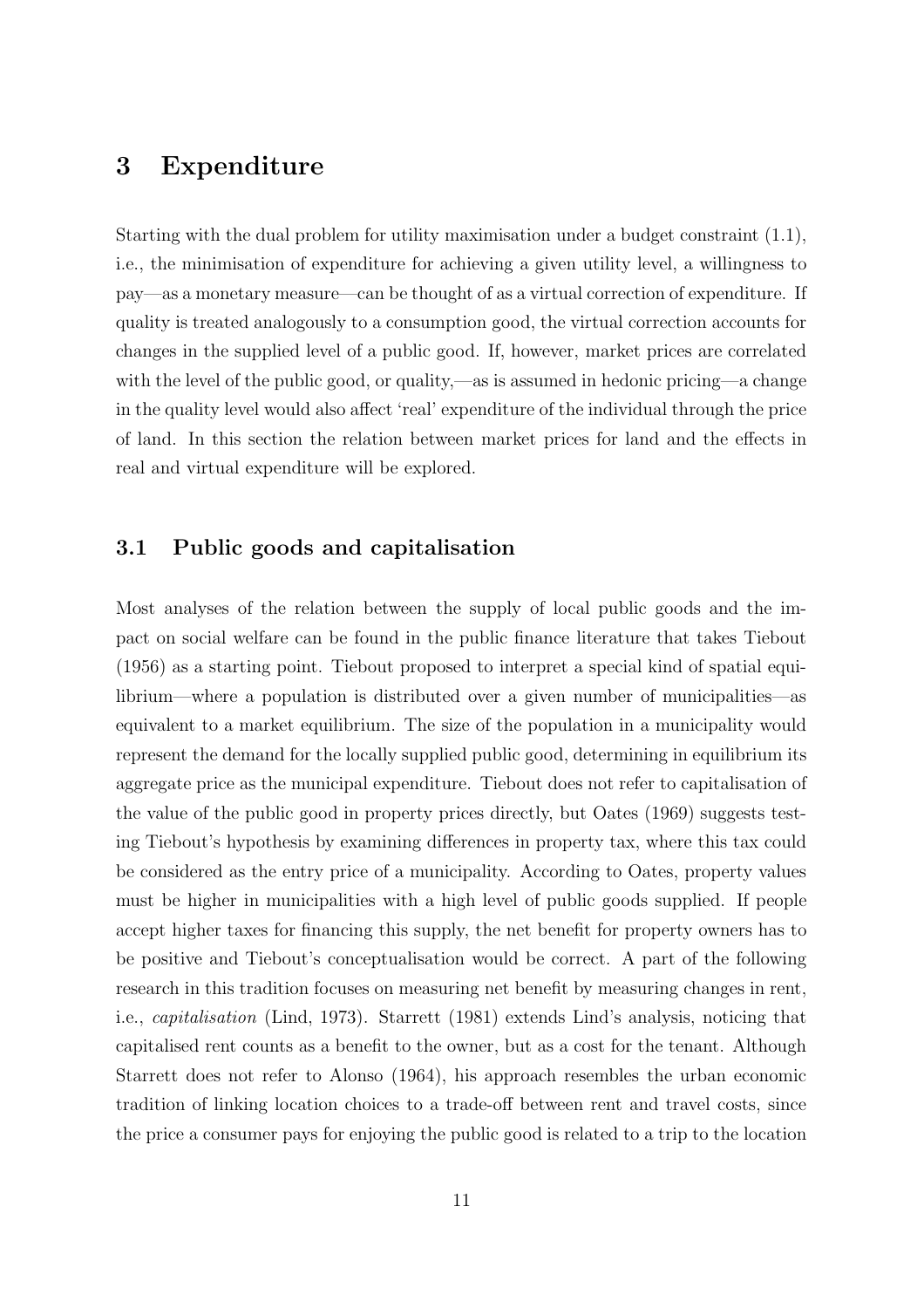where the public good is supplied. In this way—as in Arnott and Stiglitz (1979)—capitalisation could be linked to the Alonso model if it is assumed that the public good is supplied exclusively at the Central Business District (CBD). In the Tiebout model, the number of inhabitants of each municipality is endogenous. The spatial equilibrium in the sense of Tiebout, applied to several municipalities, would in that case imply the same level of welfare in every municipality. In urban economics the size of one city—in terms of total land use—is often assumed to be endogenous, while keeping the number of inhabitants fixed<sup>4</sup>. In both cases, the value of public goods supplied in a municipality or city is only reflected in the land price (rent). Theoretically, the supplied public goods could be financed completely by a property tax that equals the net rent; no further tax would be necessary (see e.g. Fujita and Thisse (2002, p. 138))

### 3.2 Bid rent and valuation

Scotchmer (1986) derives an expression for the bid rent in *hedonic pricing* by adopting a reduced expenditure function, consisting of all expenditures except those for housing. The use of an expenditure function, with its implicit reference to compensation, makes her analysis conceptually related to the environmental economics tradition of Mäler (1974) for the valuation of non-market goods. Because Scotchmer also relates the hedonic marginal willingness to pay for amenity changes directly to an Alonso type of bid rent, her derivation can be linked directly to Fujita and Thisse (2002) as referred to in the introduction (eq.  $(1.1)$  and  $(2.1)$ ). The maximisation problem then would read

$$
\max_{z,s} u(z,s;q) \qquad s.t. \qquad z+ps=y. \tag{3.1}
$$

And the bid rent is defined as

$$
p(q, u^*) = \max_{z, s} \left\{ \frac{y - z}{s} \quad s.t \quad u(z, s; q) = u^* \right\}.
$$
 (3.2)

Because u is strictly increasing in z,  $z(s; u^*, y)$  is defined (as the inversion) and the bid rent is only a function of s:

<sup>&</sup>lt;sup>4</sup>A model of one city with fixed land use and an endogenous population size is referred to as an *open* city in urban economics literature.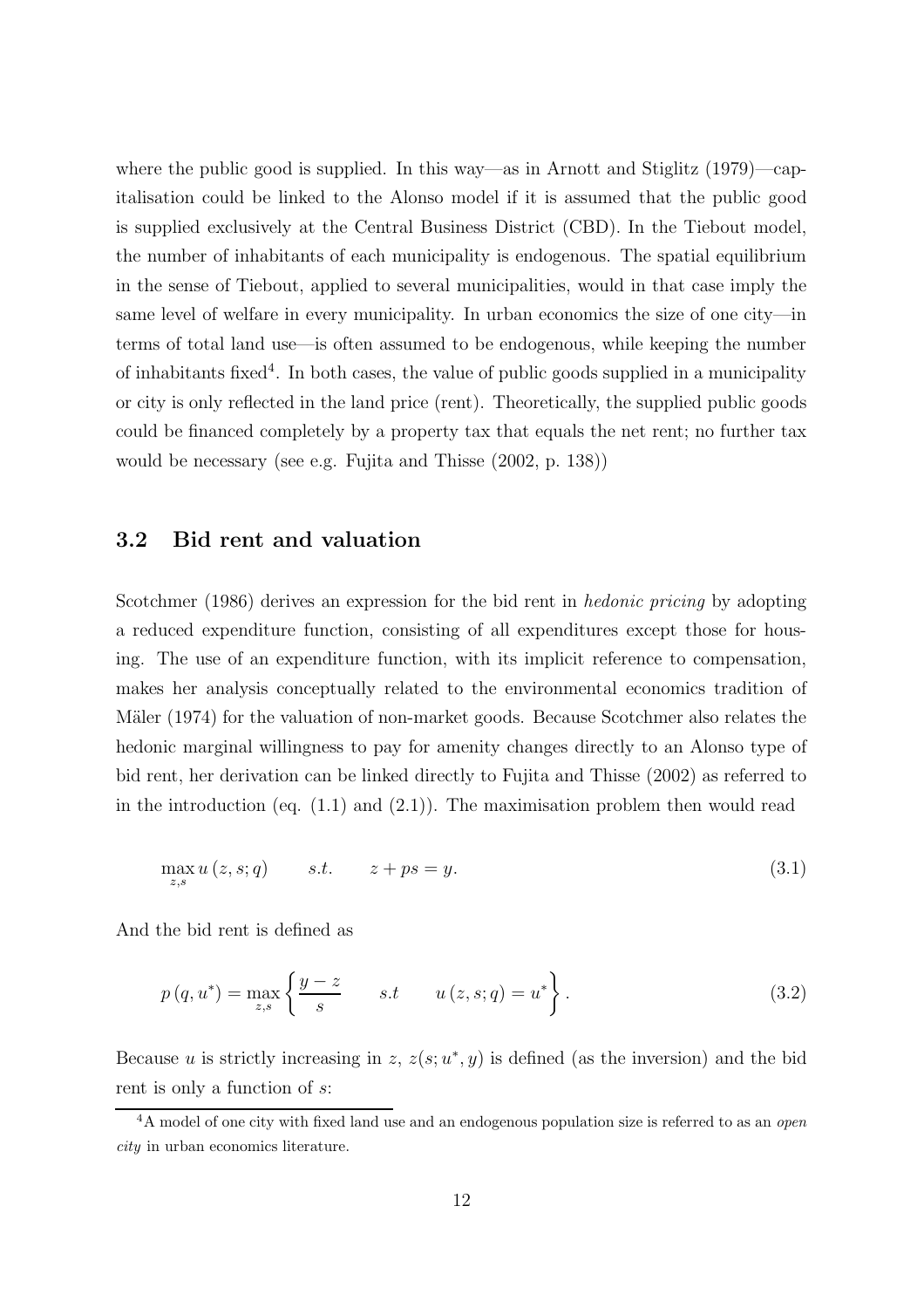$$
p(q, u^*) = \max_{s} \frac{y - z(s; q, u^*)}{s}.
$$
\n(3.3)

In this case, the bid rent values the *local* quality level  $q$ , instead of the level of a public good supplied at a central place. Similar to the transportation costs,  $\tau(r)$  in (1.2), q could be thought of as a mapping,  $q(r)$ , of location r to an impact on welfare. This translates the 'characteristics space' of Rosen (1974) directly to the geographical space of Alonso (1964).

If it is assumed that the level of utility,  $u^*$ , corresponds to the maximised level in a market equilibrium, the bid rent remains essentially the price, or the marginal rate of substitution:

$$
p(q, u^*) = -\frac{\partial u(z, s; q)/\partial s}{\partial u(z, s; q)/\partial z} = -\frac{\partial z(s; q, u^*)}{\partial s}.
$$
\n(3.4)

This observation leads to the following justification of using hedonic prices for deriving a marginal willingness to pay for amenity  $q$ , with  $s^*$  (utility maximising amount of space) kept fixed:

$$
\frac{\partial p(q, u^*)}{\partial q} = -\frac{1}{s^*} \frac{\partial z(s; q, u^*)}{\partial q}.
$$
\n(3.5)

The conclusion especially important for the analysis in section 4 of this paper is that if only a hedonic price function is derived, the level of utility is implicitly assumed as given (see also Scotchmer (1986, p. 64)). With  $s^*$ —as before—as the fixed, maximised space and  $p^* \equiv p(q, u^*)$ , the willingness to pay (WTP) for an amenity improvement  $\Delta q = \hat{q} - q$  for tenants is defined by

$$
u(y - p^*s^* - WTP; \hat{q}) = u(y - p^*s^*; q) = u^*.
$$
\n(3.6)

A comparison with (1.3) reveals that the notion of 'willingness to pay' in terms of a bid rent—or expenditure on space  $p^*s^*$ —as adopted by Rosen (1974) concerns real money. Because in the derivation of Fujita and Thisse (2002), the expenditure on all other goods than space are condensed in the numéraire, the reduced expenditure function of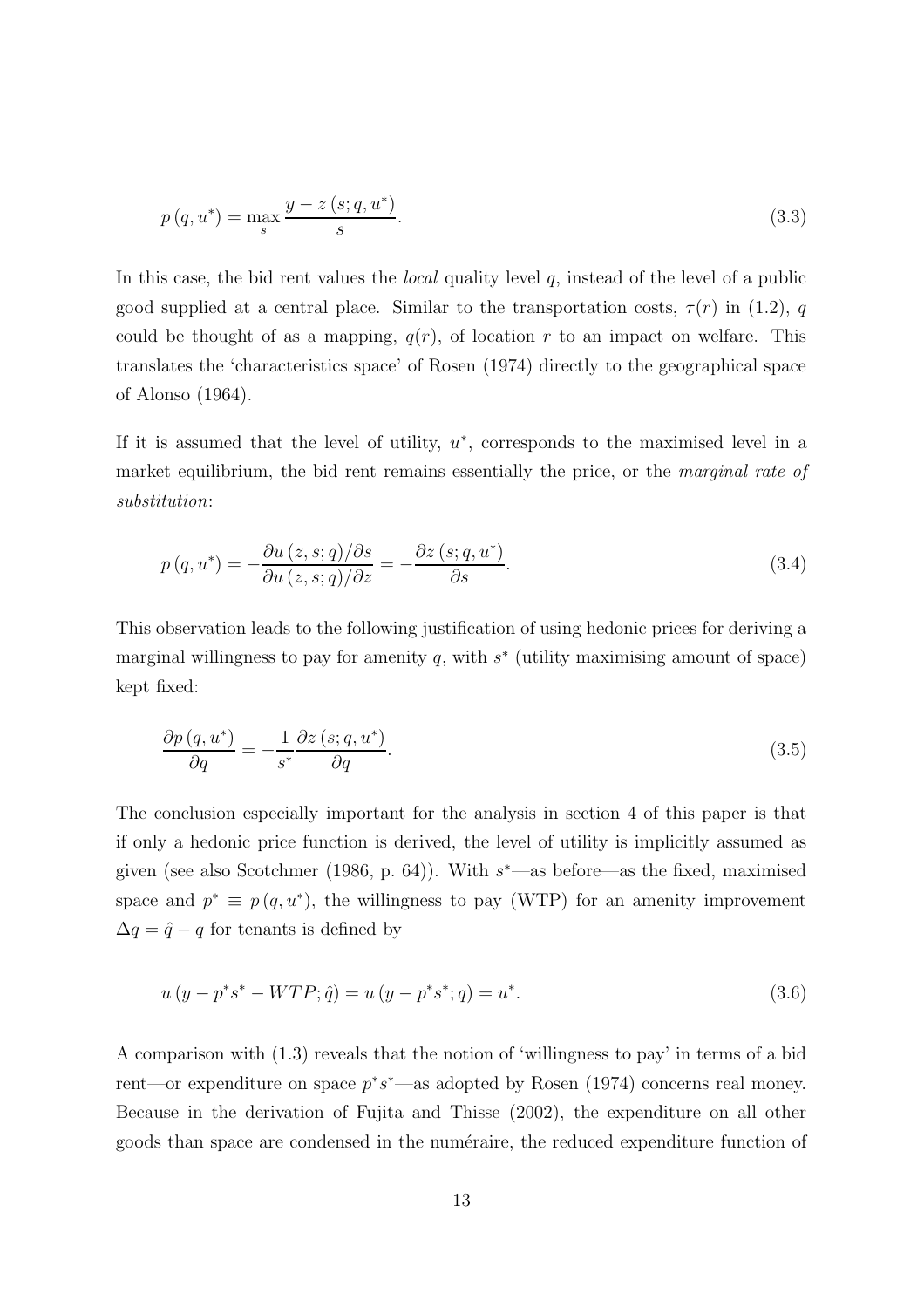Scotchmer (1986) consists only of  $z^*$ . In terms of the marginal analysis in (3.5), the WTP in  $(3.6)$  conforms to (keeping  $u^*$  fixed)

$$
WTP \approx \partial z \left( s; q, u^* \right) = -s^* \partial p \left( q, u^* \right). \tag{3.7}
$$

This assumes that  $\Delta q \approx \partial q$ . Stated otherwise, only a perturbation of the equilibrium rent allows for an interpretation of the WTP for a quality change in terms of real money in the expenditure.

A marginal change in the amenity level while keeping land prices essentially fixed, implies that the population will not move in the Tiebout sense. Because the local population density in the Alonso model is usually related to the inverse of the locally demanded amount of space per person, the analysis of Scotchmer (1986) is also helpful in interpreting locational sorting models in more detail. Scotchmer makes a distinction between short-run and long-run benefits of an environmental improvement. The difference between the two is that the long-run benefits take into account changes in the distribution of the population, i.e., the local population densities. This can be also interpreted as a difference between partial and general equilibrium analysis in terms of locational equilibrium models (Smith et al., 2004).

#### 3.3 Price and demand

The argument developed in this paper concerning the alternative interpretation of the GE-WTP, is based on the suggestion that a GE-WTP could be thought of as being defined purposefully on the basis of an Marshallian (uncompensated) demand, because of the reference to market prices for the private good. In locational sorting models, the change in the market price for land follows a change in Marshallian demand, reflecting the process of relocation. By definition of the bid rent the following equality holds (Fujita and Thisse, 2002, p. 80):

$$
u^* \equiv v[p(q, u^*), y; q]. \tag{3.8}
$$

This is due to the maximisation of space, s, and the definition of the indirect utility. Also, because of this, Marshallian demand will equal Hicksian demand: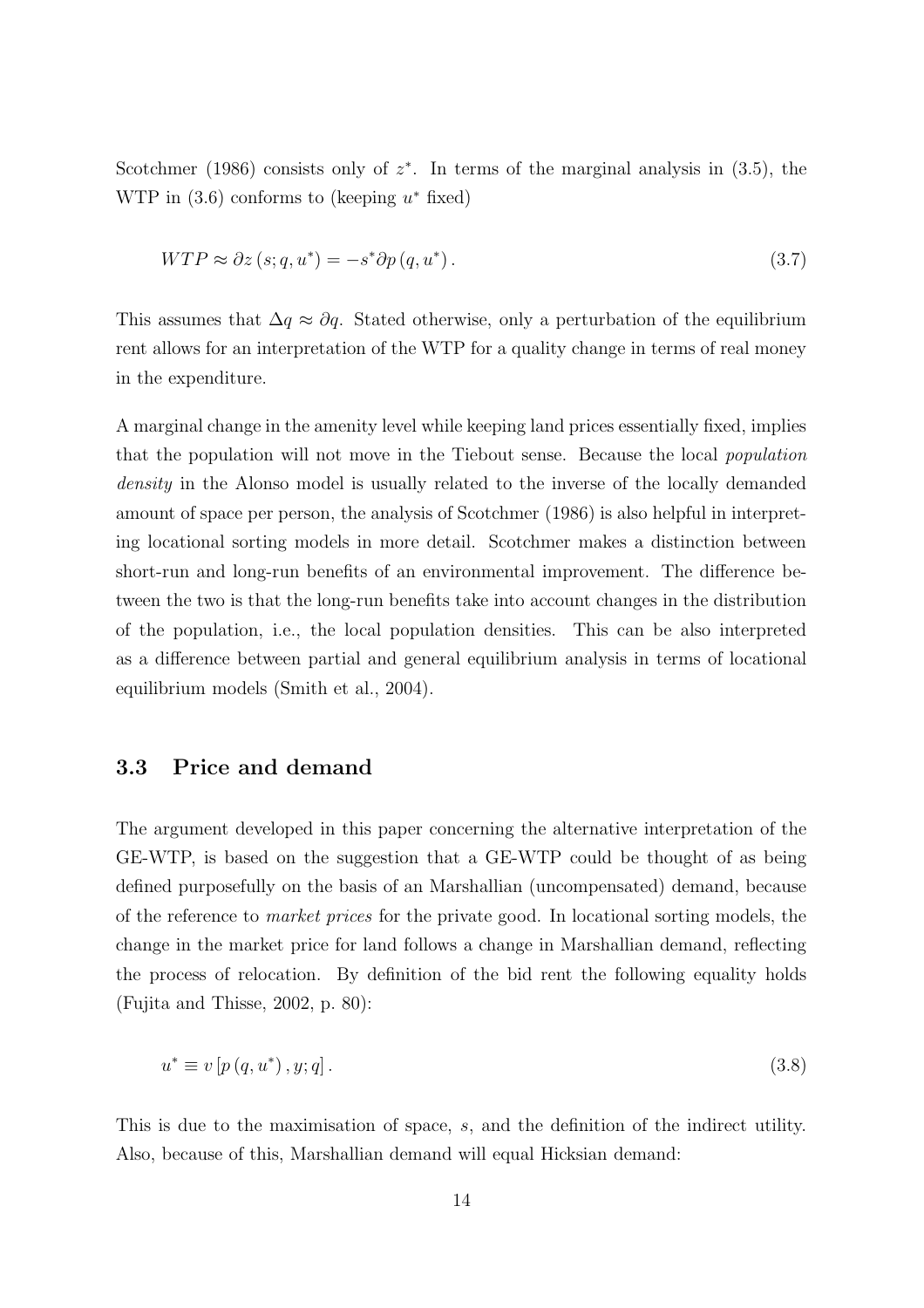$$
s(q, u^*) \equiv s^M \left[ p(q, u^*), y \right] \equiv s^H \left[ p(q, u^*), u^* \right]. \tag{3.9}
$$

It allows eq. (3.6) to be written in terms of an indirect utility, thereby already conforming to the definition of a regular, Hicksian WTP:

$$
v(y - p^*s^* - WTP; \hat{q}) = v(y - p^*s^*; q) = u^*.
$$
\n(3.10)

The WTP in (3.10) could in principle be interpreted as the virtual correction of expenditure mentioned in section 2 and quality  $q$  would be a pure public good unrelated to any market as in contingent valuation. For a *marginal* change  $\Delta q$ , (3.7) therefore defines the *virtual price*. For a *non-marginal change*, while keeping  $p^*$  and  $s^*$  fixed, the WTP would be accounted for by an integration over this virtual price, leaving the real money part of the expenditure unaffected. In that case, the relation with the real, reduced expenditure  $z$ —as in(3.7)—can not be sustained.

Eq. (3.10) can be used as the basis for calculating a GE-WTP directly an 'adjusted Hicksian' WTP that is implicitly compensated for changes in rent as illustrated by (1.4). But a new rent,  $\hat{p}^*$  that corresponds to the market—or 'general' in locational sorting terminology—equilibrium price for land at the new quality level  $\hat{q}$ , also corresponds to a new demand  $\hat{s}^*$ . Market demand can be derived from the indirect utility directly through application of Roy's Identity:

$$
s^* = -\frac{\partial v/\partial p}{\partial v/\partial y} \tag{3.11}
$$

However, in the new equilibrium, both rent and demand depend on the maximised utility level  $\hat{u}^*$ :  $\hat{p}^* \equiv p(\hat{q}, \hat{u}^*)$  and  $\hat{s}^* \equiv s^M[p(\hat{q}, \hat{u}^*)]$ . In general, it is to be expected that (otherwise  $WTP_{GE}=0$ )

$$
\hat{u}^* \neq u^*.\tag{3.12}
$$

Critical is therefore the characterisation of the market equilibrium prices, that constitute the general equilibrium on which the GE-WTP—as adjusted WTP—is based. Market, or Marshallian, demand in the context applied thus far depends only on the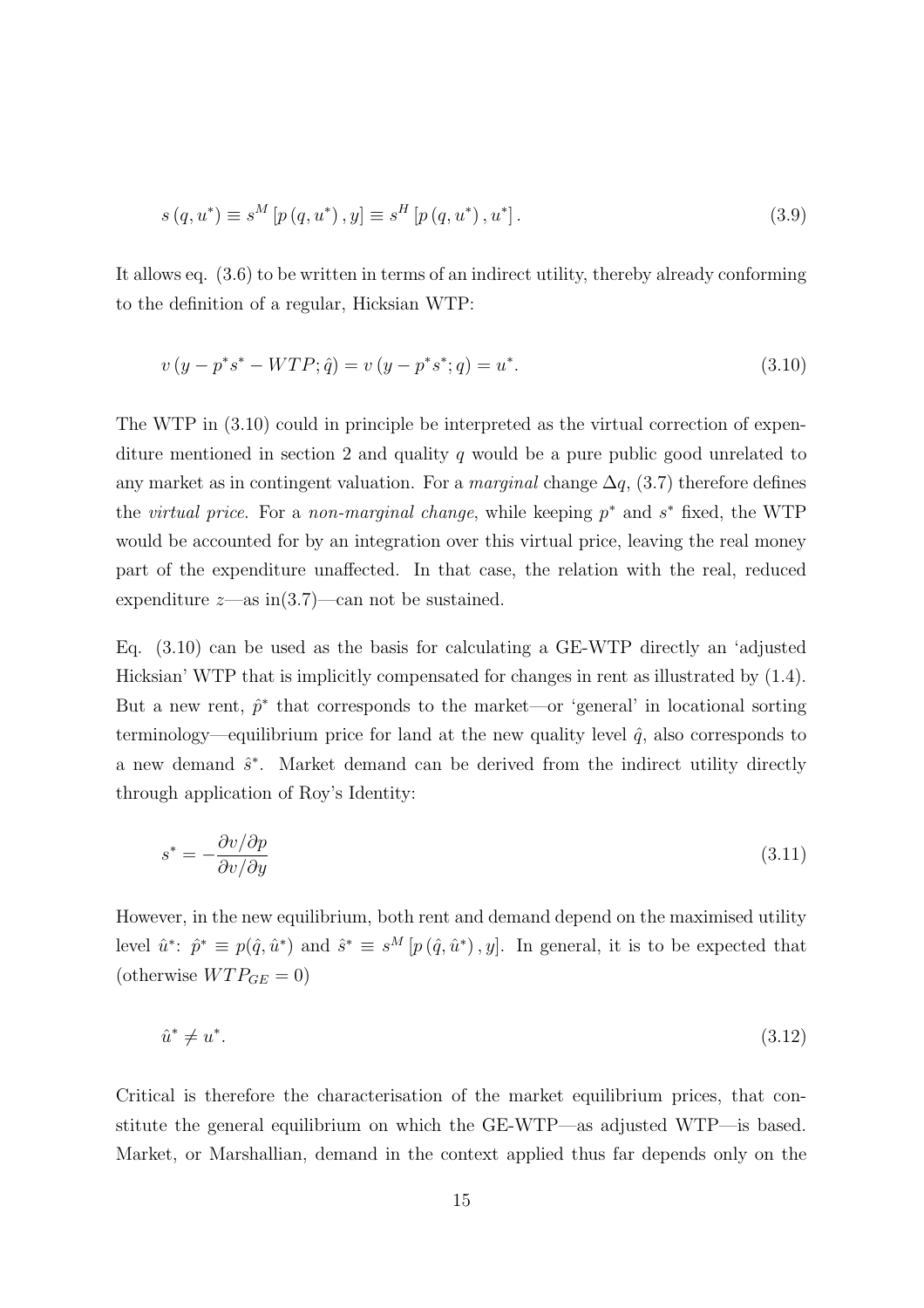price,  $p(q, u^*)$ . With quality, q, exogenously given and the utility level  $u^*$  assumed to correspond to a market equilibrium. The only variable determining the endogeneity of the price—and thereby the value of the GE-WTP—is the utility level  $u^*$ .

The logic of the Tiebout model can still be applied, if instead of the scale of municipalities, equilibrium considerations would be applied at a lower scale level, e.g. to locations within one city. Capitalisation of a change in the public good level at a location in the rent (real money) depends on the endogenous welfare level, that must be consistent with a relocation process. This observation establishes the possibility of an interpretation of the market equilibrium as a spatial equilibrium analogous to agglomeration economics, as will be shown in section 4.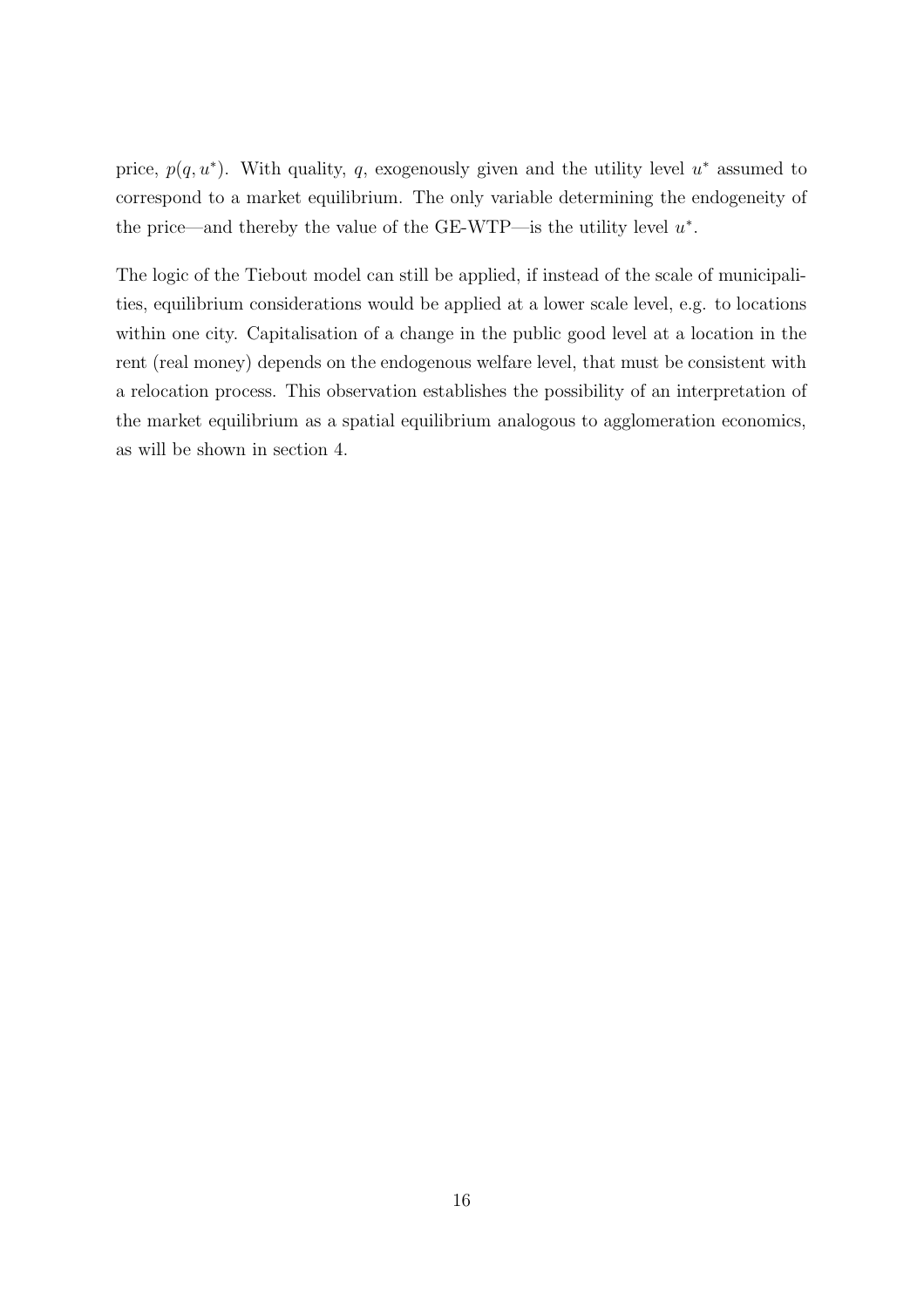### 4 Utility

As was argued in the introduction, the logic of a GE-WTP underlying its initial purpose, is most clearly illustrated against the background of the limitations of a standard hedonic welfare measure. Hedonic pricing is generally restricted to the valuation of marginal changes. This is because prices are assumed to be fixed and, as a result, only a marginal willingness to pay can be derived from these prices. Fixed prices imply that changes in amenities, or—more broadly—environmental quality, do not alter location choices. This leaves the demanded quantities for space unaffected in accordance with the analysis in section 3.2.

The derivation of a marginal WTP on the basis of the current price also implicitly assumes that the utility remains unchanged at the maximised level. If it is suggested that non-marginal changes in the local quality level might induce households to move to other locations, a demand function would needed to be specified, so that—together with a specification of supply—new equilibrium prices could be derived. Because hedonic prices are considered market equilibrium prices where consumers maximise their utility level u, equating demand and supply should always result in prices that remain consistent with utility maximisation. Stated otherwise, the calculation of endogenous equilibrium (market clearing, or hedonic) prices depends on  $u^*$  as an endogenous variable. The endogeneity of the utility level and, more specifically, its dependency of the specification of supply in locational sorting models is the main topic of this section.

### 4.1 Land prices in spatial equilibrium

Usually, in spatial economics a public good is seldom identified as such. Occasionally the existence of a CBD is justified by the assumption that a composite public good is supplied there (see section 3.1). Supporting the analogy between amenity and distance to the CBD in this paper, the distance to the CBD could considered an amenity in itself<sup>5</sup> (see also Scotchmer (1986, p. 68, footnote 8)). Furthermore, spatial economics often assumes a continuous featureless plain, apart from the presence of a CBD. Here a discrete choice framework will be used, dividing the plain in discrete locations, each with

<sup>5</sup>The shorter the distance to the CBD, the higher the local quality.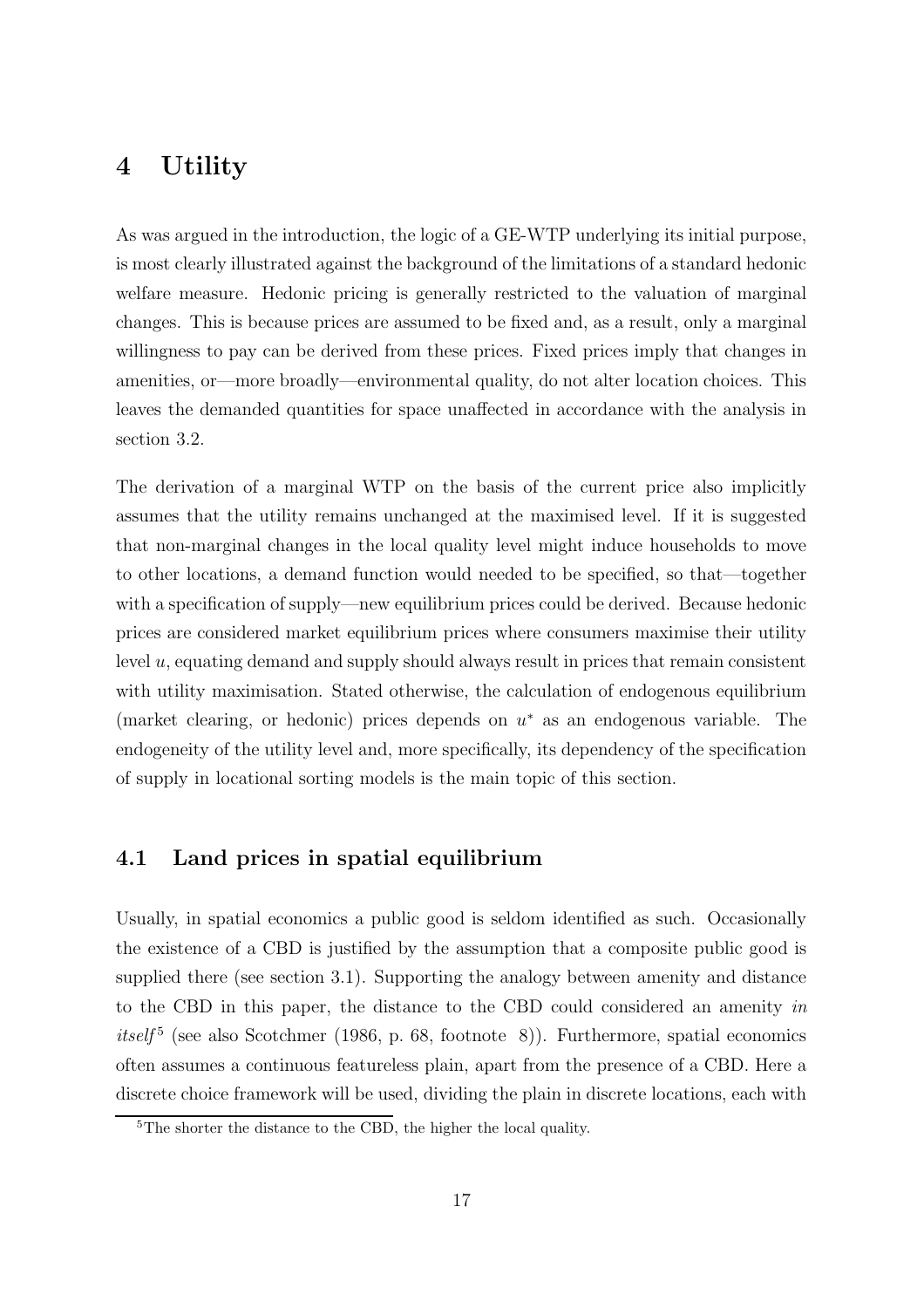a distinct quality level. This conforms to the econometric implementation of locational sorting models. Particularly it corresponds to the framework Bayer et al. (2002) and especially Timmins (2003). Maintaining the analogy between distance and amenity level, this framework would amount to discrete distances in the one dimensional case<sup>6</sup>.

After changing the local quality levels in a locational sorting model, the new—and hypothetical, or counterfactual—market prices are usually calculated by means of simulation. The two main current approaches, (Epple and Sieg, 1999; Bayer et al., 2002), estimate the parameters of a specified indirect utility function, from which a consistent demand function can be derived by applying Roy's Identity, as sketched in section 3.3. Supply is in both approaches characterised by the currently existing housing stock, so that the population is assumed to relocate over a fixed supply per location<sup>7</sup>. The GE-WTP for non-marginal changes in local quality could be thought of as a correction of an 'expenditure' function with both, new equilibrium quantities and new equilibrium prices, restoring the previous utility level, as illustrated in eq. (1.4).

In the urban economics land use models, bid rents reflect a spatial equilibrium. The spatial equilibrium itself is in urban economics defined as a distribution of agents. It is Pareto-optimal in the sense that no agent is able to improve her utility by moving to another location, without reducing the utility of other agents. For a population of identical agents, this definition of a spatial equilibrium implies that every agent—regardless her location—enjoys the same level of utility. Behind the use of bid rents there is often the implicit assumption of a mechanism in which agents establish their bids in strategic interaction on the basis of equalising differences in utility, this mechanism suggests an analogy with interpersonal comparisons of utility similar to game theory and strategic price setting producers in oligopoly. In urban economics in the Alonso tradition then consumers, instead of producers, could be thought of as being involved in strategic price setting by means of their bid rents. This analogy will be elaborated upon in section 4.2.

The market price for land at location  $j$  in a discrete spatial equilibrium is defined by

<sup>&</sup>lt;sup>6</sup>If local quality is replacing the distance to the CBD as the characteristic of a location, there is no need to resort to the simplifying assumptions of urban economics that are often criticised. A city does not need to be represented by a one-dimensional line or a two-dimensional disc. Any specification of  $q(r)$  or  $q(x, y)$  is allowed.

<sup>7</sup>At the highest level of resolution, when using individual-based data, a location would correspond to one house.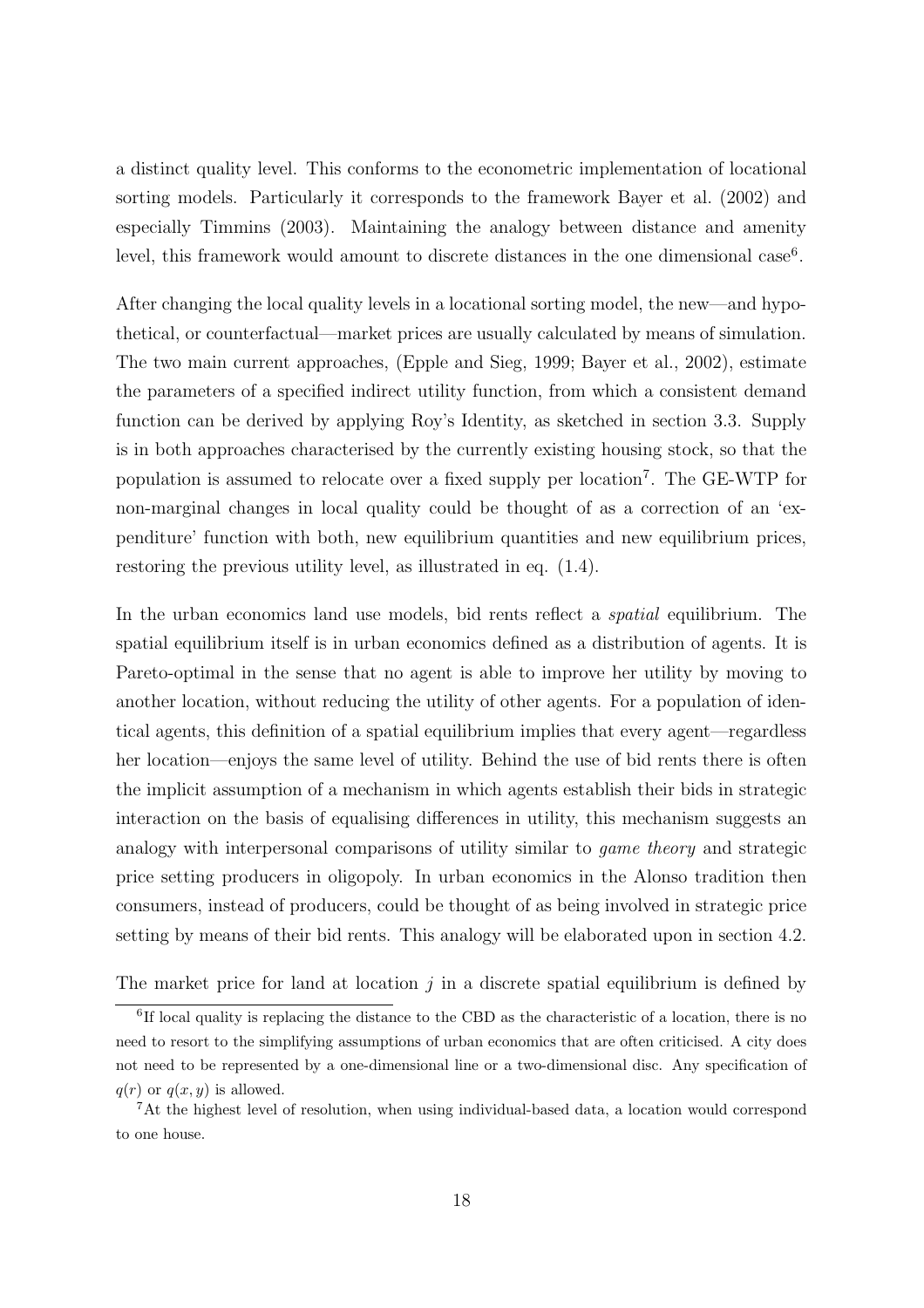(continuing the analysis based on Fujita and Thisse (2002, p. 79–81), started in section 3.2)

$$
p_j^* = p\left(q_j, u_j^*\right). \tag{4.1}
$$

This is consistent with the previous analysis, where the former degree in freedom,  $u_j^*$  $_j^*$ now denotes the utility level in a *local* market equilibrium. The indirect utility at  $j$  can therefore be written as

$$
u_j^* = v(p_j^*, y; q_j). \tag{4.2}
$$

As stated above, in urban economics it is assumed that in a spatial equilibrium the utility level is independent of location, or in this case independent of local utility level  $q_j: u_j = u^*$  for all j. This independence will be justified in the next subsection. The indirect utility in the new spatial equilibrium—after changing from  $q_j$  to  $\hat{q}_j$ —is given by

$$
v(\hat{p}_j^*, y; \hat{q}_j) = \hat{u}^*.
$$
\n(4.3)

Repeating the expectation (3.12) here:

$$
\hat{u}^* \neq u^*.\tag{4.4}
$$

Stated otherwise, the counterfactual equilibrium is probably characterised by a different level of equilibrium utility. Against this background, the GE-WTP is mainly restoring the old utility level:

$$
v\left(\hat{p}_j^*, y - WTP_{GE}; \hat{q}_j\right) = u^*.\tag{4.5}
$$

It is therefore conjectured that a general equilibrium willingness to pay is likely to value the difference in utility of two spatial equilibria. This welfare measure then would critically depend on the definition of this spatial equilibrium, or—more precisely—on the relation between the competitive (market) equilibrium and the spatial equilibrium. Both connotations of the market equilibrium shed different lights on a GE-WTP. The relation with a hedonic bid rent facilitates an interpretation in terms of adjusting, or correcting,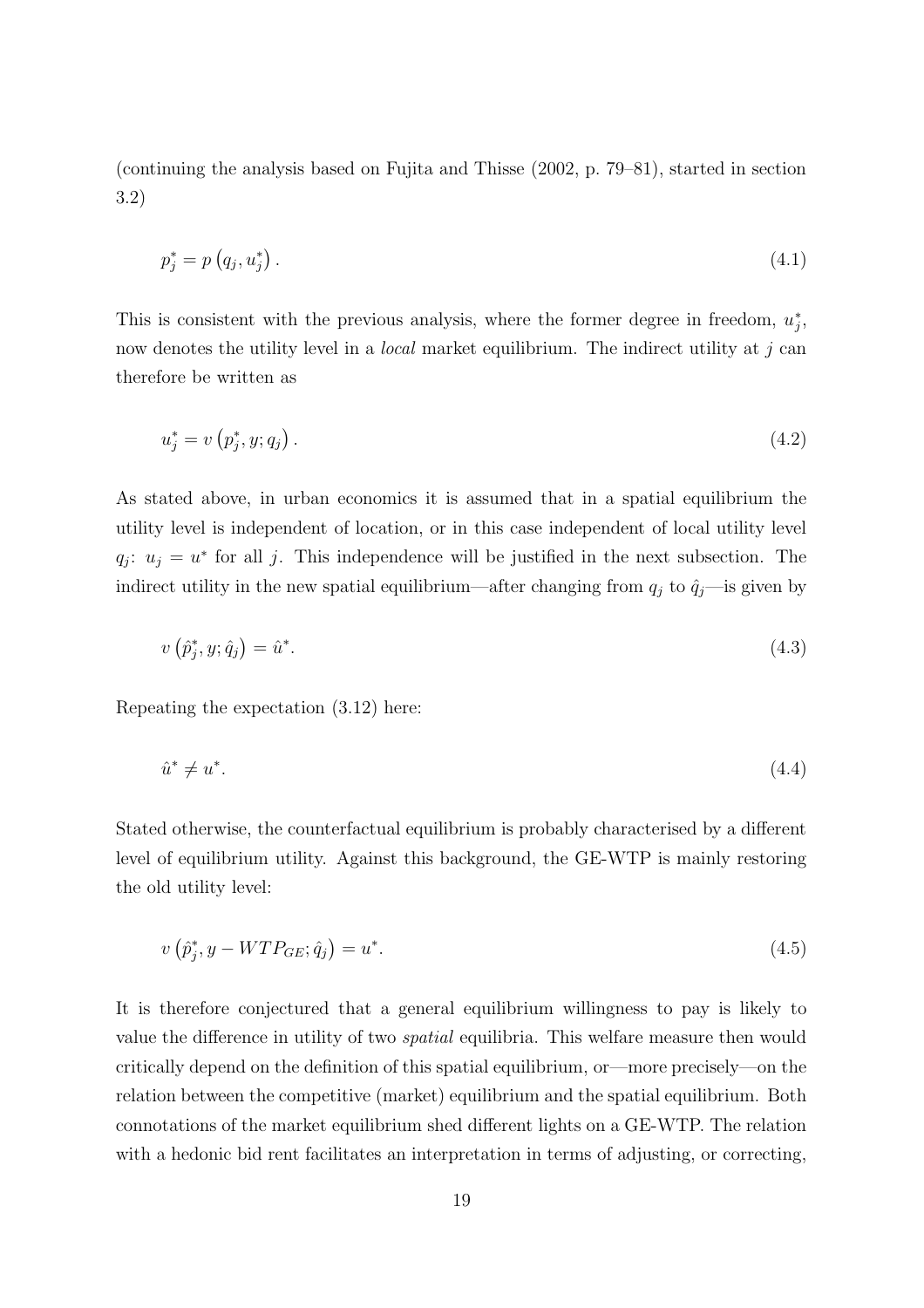a pure Hicksian willingness to pay for quality changes. But from the perspective of a spatial equilibrium, the GE-WTP would be monetary measure for comparing the welfare level of two different simultaneous distributions of agents and amenities.

The analysis can now be completed with a specification of supply that is in accordance with the independence of the spatial equilibrium  $u^*$  on the local quality  $q_j$ .

### 4.2 Spatial equilibrium as a Nash equilibrium

In the previous subsection the degree of freedom for equilibrium utility in spatial economic models was stressed and a relation with game theory—in terms of population densities—was already indicated. In this subsection it is shown how the value of the equilibrium utility can be established in locational sorting models, drawing a parallel with *population* games.

Assume a population of N agents, sorting over M locations. With  $j$  as the index for a location, the equilibrium price at location  $j$  is defined in (4.1). On the other hand, individual demand at equilibrium prices in a spatial equilibrium is given by

$$
s_j^* = s(q_j, u_j^*). \tag{4.6}
$$

The number of agents at location  $j$  is given by  $n_j$ . Total demand for location  $j$  in spatial equilibrium therefore equals  $D_j^* = n_j^*$  $j^*s_j^*$  $j<sub>i</sub>$ . Continuing the establishment of a relation with the urban economics model in the Alonso tradition, a *fixed supply* would close the model. Fixed supply would in this case correspond to the notion of scarcity in the sense of a limited amount of space per location, plus the condition that all space is used<sup>8</sup> (no vacancy). For simplicity is assumed that the supply of land at every location  $j$  equals the same amount<sup>9</sup>:

$$
n_j^* s_j^* = A. \tag{4.7}
$$

<sup>&</sup>lt;sup>8</sup>Fujita and Thisse (2002, p. 82) define a similar condition as  $ns = 1$ , or  $ns = 2\pi r$ , depending on whether the city is depicted on a line or a circular plain.

<sup>&</sup>lt;sup>9</sup>This is not necessary, as  $A_i$  could also be defined as location-dependent, thereby allowing for a parcel of land of any shape.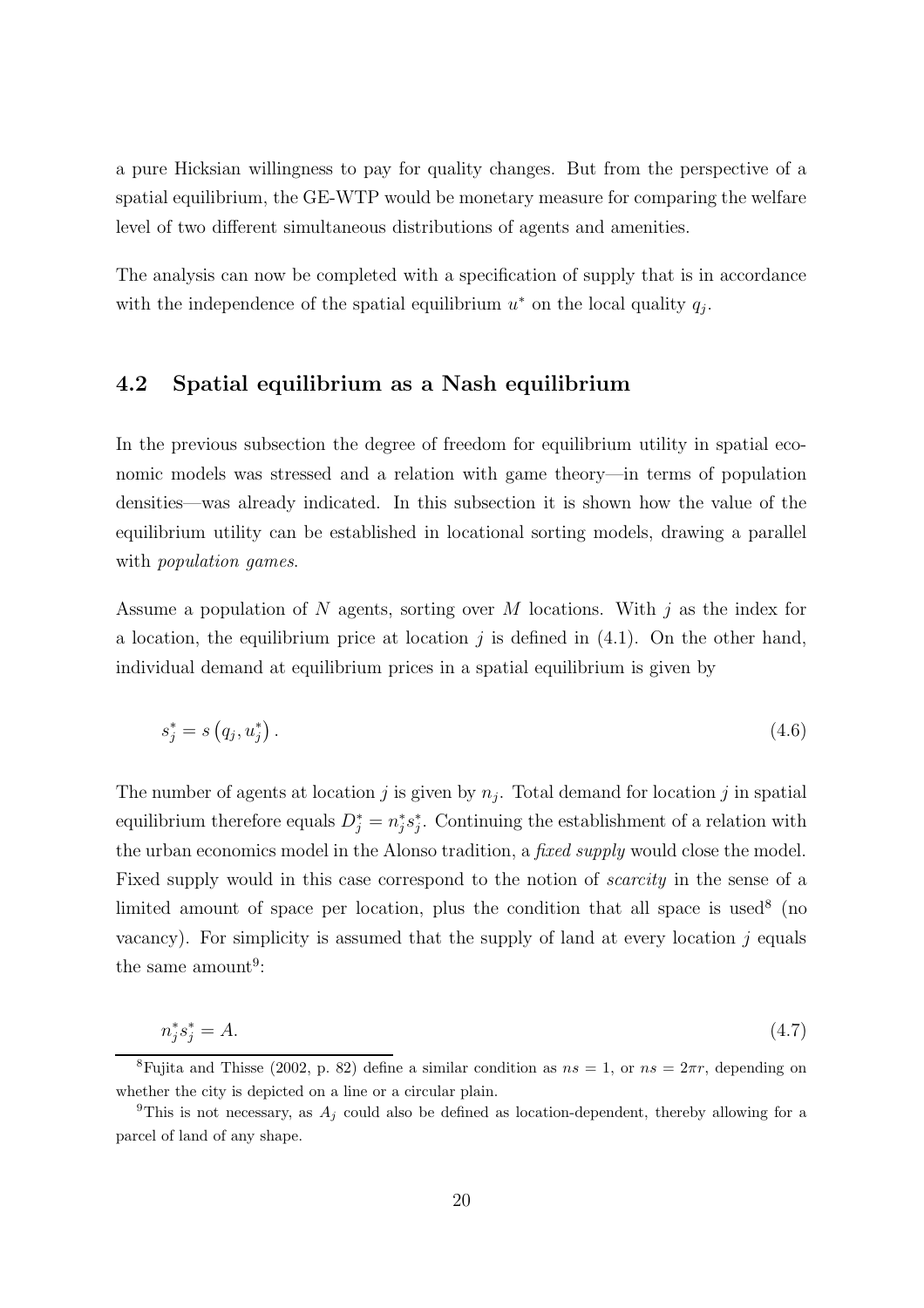Given the population size  $N$ , equation  $(4.7)$  can also be written in terms of fractions  $(x_j \equiv n_j/N)$ :

$$
Nx_j^*s_j^* = A.\tag{4.8}
$$

Referring to a population game, these fractions correspond to probabilities in a mixed strategy equilibrium. The supply constraint effectively relates demand  $s_i^*$  $_{j}^{*}$ , through inversion of the demand function, to price  $p_j^*$  $j<sup>*</sup>$ . It also relates the price to relative scarcity<sup>10</sup>, because the (Marshallian) demand  $s_i^*$  $j$ <sup>\*</sup> could act as for a normal good, in the sense that

$$
s_j \sim \frac{1}{p_j},\tag{4.9}
$$

but for a 'total local demand' in terms of the number of people normalised to a fraction, (4.8) implies  $x_j^* \sim p_j^*$ j . Finally, in terms of evolutionary game theory, the equilibrium distribution could be derived from ad hoc use of the *replicator dynamics* (Weibull, 1995), similar to its use in the *New Economic Geography* (Fujita et al., 1999):

$$
\frac{dx_j}{dt} = x_j \left( v_j - \overline{v} \right) = 0. \tag{4.10}
$$

Here,  $\overline{v}$ , would be the average (expected) fitness, payoff or utility. If  $x_j^* > 0$ , it follows that  $v_j^* = \overline{v}^* = u^*$  at every location j, which is consistent with the assumption that the level of utility is equal across all locations. The level of utility in a Nash equilibrium in a discrete locational sorting model is therefore shown to be consistent with the equilibrium utility level in agglomeration economics.

From (4.10) it follows that  $u^* = u(\mathbf{x}^*)$ , expressing that the equilibrium utility level depends on the entire vector of population densities. Combined with (4.1), it leads to  $p_j^* = p_j[u(\mathbf{x}^*)] = p_j(\mathbf{x}^*)$ . However, the following expression is preferred:

$$
p_j^* = p_j(x_j, \mathbf{x}^*). \tag{4.11}
$$

Expression  $(4.11)$  stresses the fact that land price at location j is a function of the population density at that location, relative to the population densities at all locations.

 $10$ In effect, this property reflects the *uniqueness* of every location.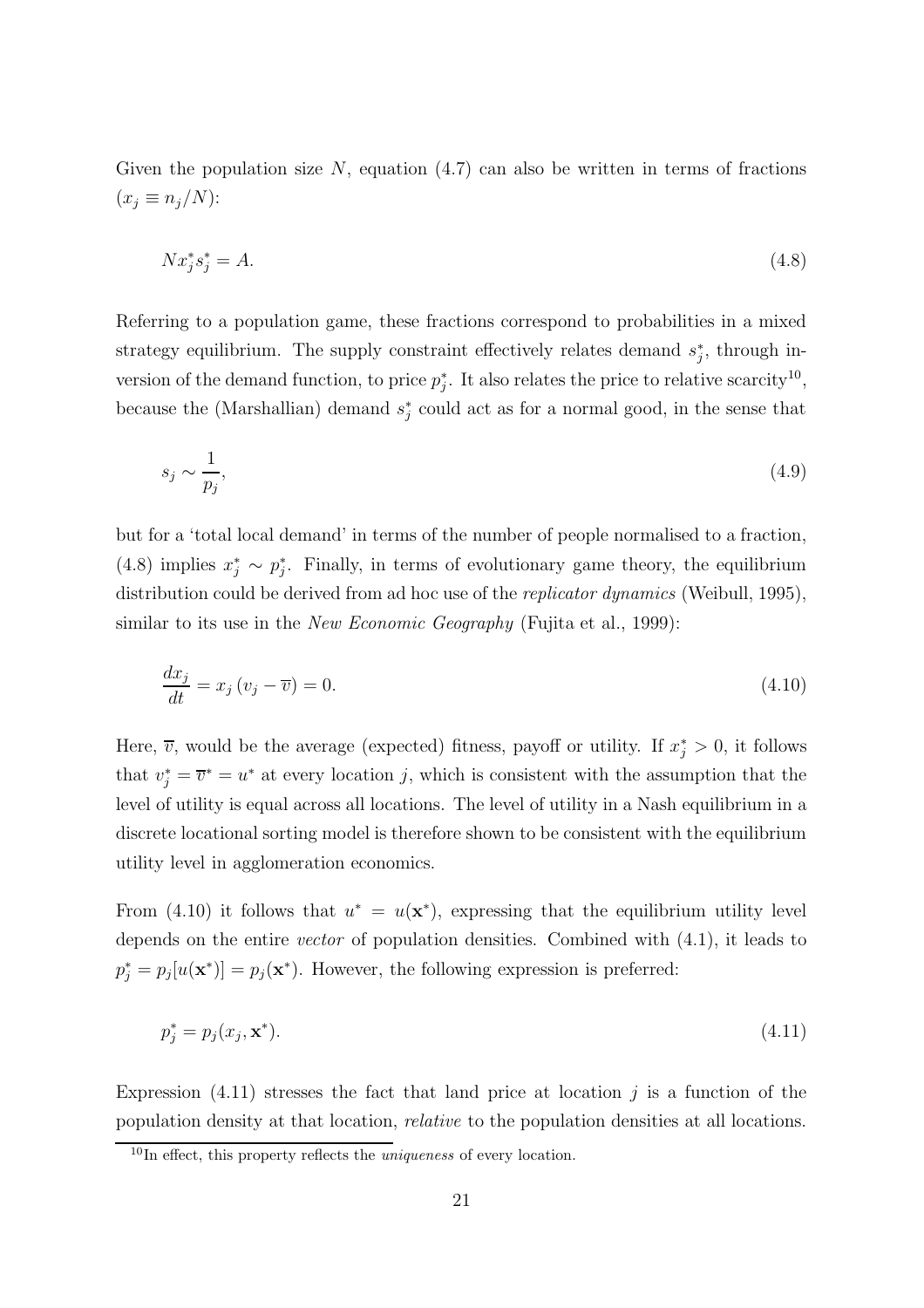The inversion of  $(4.12)$  with respect to  $x_j$ , followed by a substitution in  $(4.10)$ , leads to the identification of a spatial equilibrium with a Nash equilibrium in bid rents. This will become more apparent in section 5, where a functional form for  $u(s, z)$ —and for the corresponding expression (4.11)—will be specified.

#### 4.3 Efficiency

If, as is common in urban economics, it is assumed that the 'production costs' for the owner of land equal the opportunity costs for alternative use (e.g. rent from agricultural use), with a rent  $p_a$ , profit could be defined as

$$
\pi_j = A_j \left( p_j^* - p_a \right). \tag{4.12}
$$

Assuming further that the  $M$  locations are given exogenously, with fixed size  $A_j$ , the profit for the landowners would be based entirely based on the pure economic rent. Nevertheless, the price still is the marginal rate of substitution, as shown by eq. (3.4). This implies that the land owner can apply a considerable mark-up above the marginal costs of production or—in this case—opportunity costs. Since in this stylised case the Nash equilibrium is unique, the individual level of welfare,  $u^* = \overline{v}^*$ , is unique too. Social welfare could easily be identified as  $U^* \equiv Nu^*$ . This variant of a competitive market results in a Pareto-efficient distribution of agents. Complementary to (4.11) the level of utility at location  $j$  could be written as

$$
v_j^* = v_j(x_j^*, \mathbf{x}^*). \tag{4.13}
$$

With utility in (4.13) decreasing in  $x_j$  (a preference for space translates to a negative impact of local population density), bid rents are a means in optimising the distribution of agents, thereby still maximising social welfare  $U^*$ . This mechanism is expected to be generic for locational sorting models.

It is to be noted that a full correspondence with urban economics models would also imply endogeneity for the set of locations M, with  $(4.12)$  as a 'boundary' condition<sup>11</sup>.

 $11$  For a complete analysis of efficiency for the continuous model of a city of endogenous size, including the comparison with pure rent, see Fujita and Thisse (2002, ch. 3).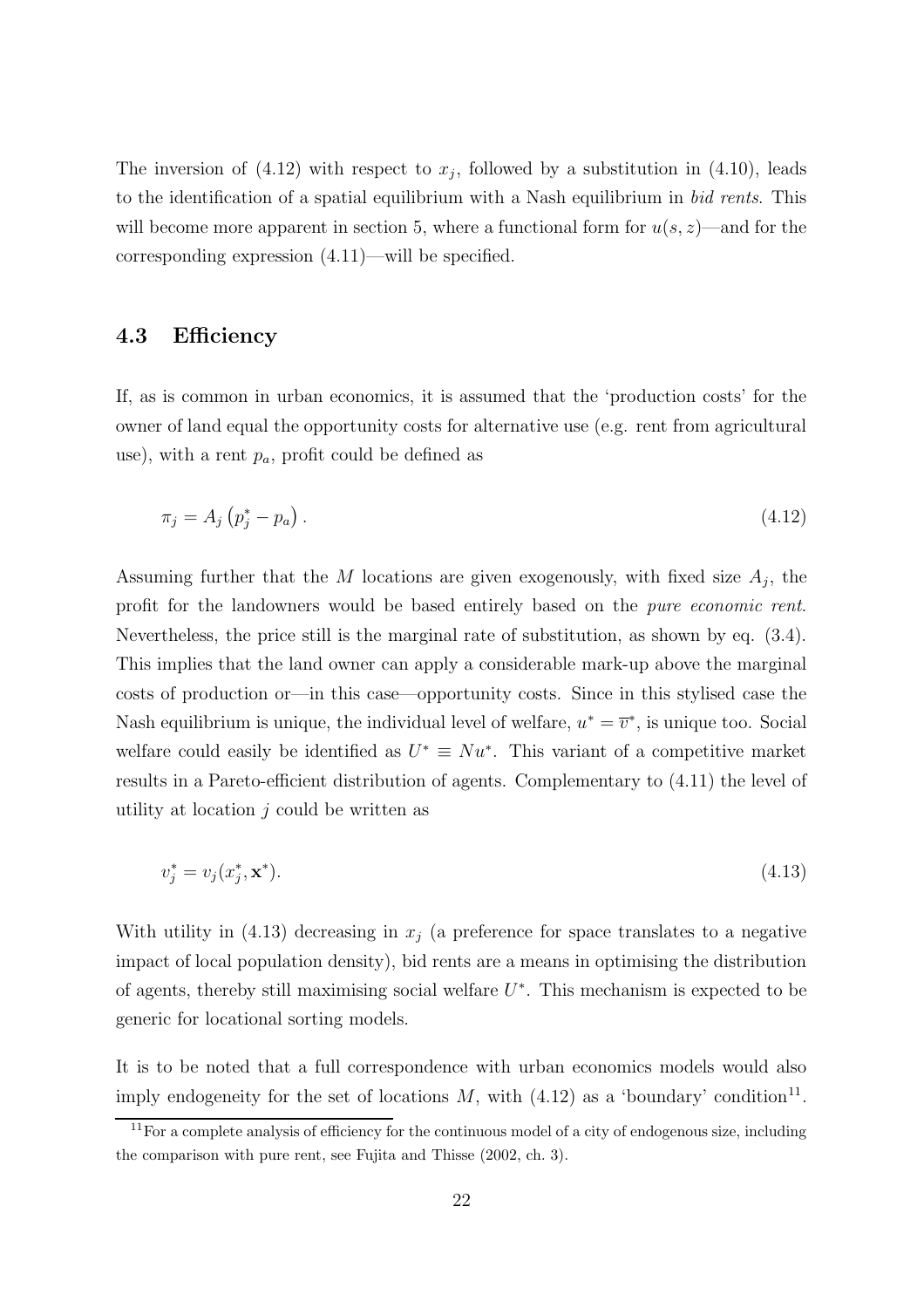The impact on social welfare,  $U^*$ , of the optimisation of  $M$  in this model is addressed in Grevers and van der Veen (2005).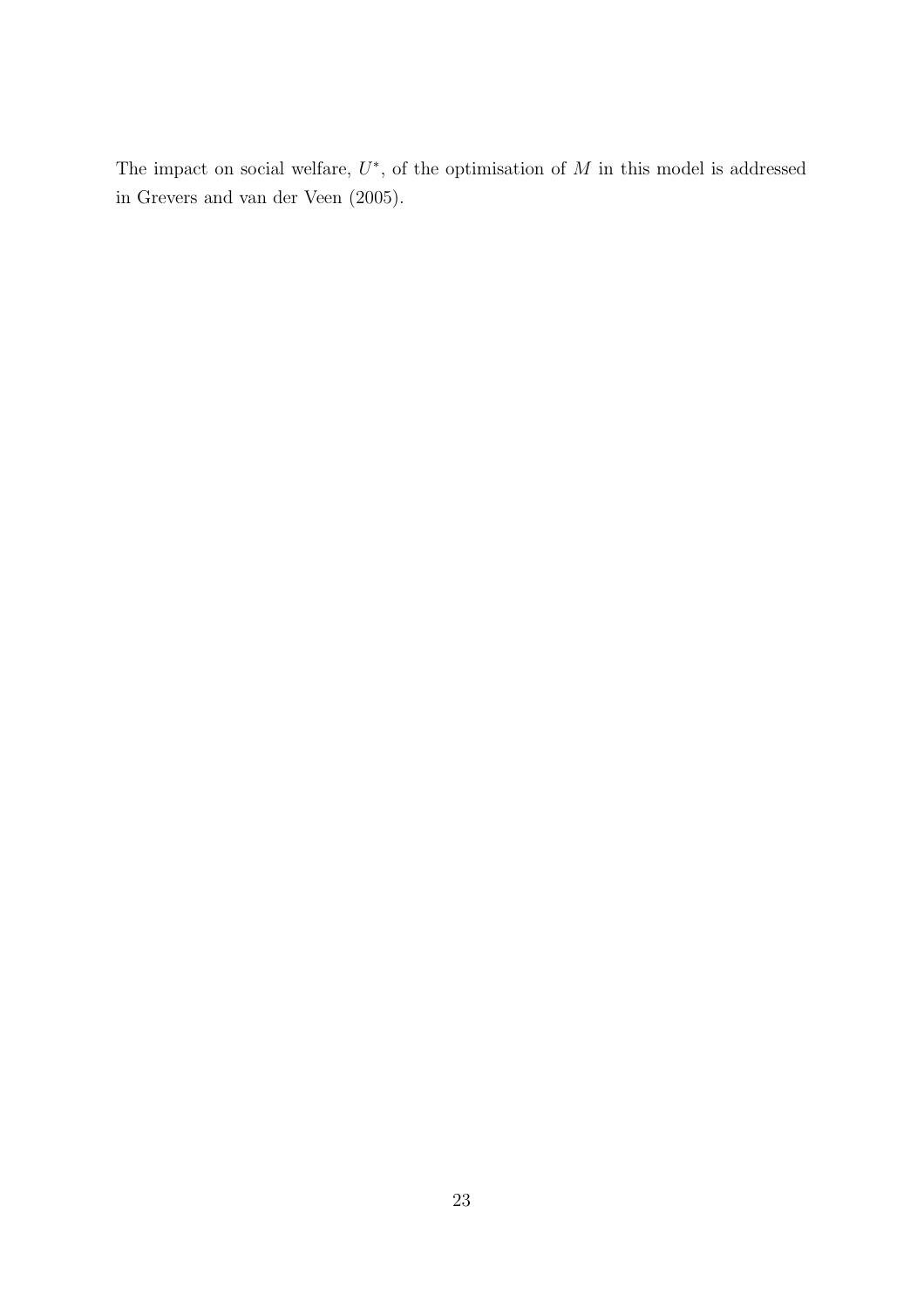### 5 Measuring Spatial Social Welfare

In this section, the discrete choice model, outlined in section 4 will be specified and brought closer to an empirical implementation. This is done by using a multinomial logit behavioural model (McFadden, 1984). The logit model also forms the basis of the locational sorting framework developed by Bayer et al. (2002) (see also Bayer and Timmins (2002) and Timmins (2003)). As was argued in section 4, in a simplified locational sorting model, the utility in spatial equilibrium must equal the average of the utility level at all locations and the spatial equilibrium itself was enforced an exogenous supply. The use of a discrete choice framework in a setting where both demand and supply are specified has been pioneered by Anderson et al. (1992) in the theoretical and by Berry et al. (1995) in the empirical literature on markets for differentiated products.

#### 5.1 Model

The indirect utility for individual  $i$  from choice option  $j$  is specified as

$$
\tilde{v}_{ij} = B \frac{y}{p_j^{\beta}} q_j^{\gamma} e^{\varepsilon_{ij}},\tag{5.1}
$$

where  $B \equiv \beta^{\beta}(1-\beta)^{(1-\beta)}$ . Individuals are assumed to be identical (i.e.,  $y_i = y$ ), except for the idiosyncratic preference for location j reflected in  $e^{\varepsilon_{ij}}$ . Locations are available at prices  $p_j$  and differentiated by quality  $q_j$ . The choice framework of  $(5.1)$  can be considered as the result of the first stage in a two-stage optimisation procedure, where individuals first solve

$$
\max_{z,s_j} u_j = s_j^{\beta} z^{1-\beta} q_j^{\gamma} \qquad \text{s.t.} \qquad y = z + R_j s_j,
$$
\n
$$
(5.2)
$$

for each location  $j$  separately. This stage is a regular maximisation of a Cobb-Douglas utility,  $s^{\beta}z^{1-\beta}$ , with *space s* and a consumption bundle *z* as numéraire, adjusted for quality  $q$ —which is beyond the consumer's control, or choice set. At this level the problem is identical to e.g. the specification (3.1), which was shown to be consistent with the bid rent concept in section 3. Taking logarithms of  $(5.1)$  results in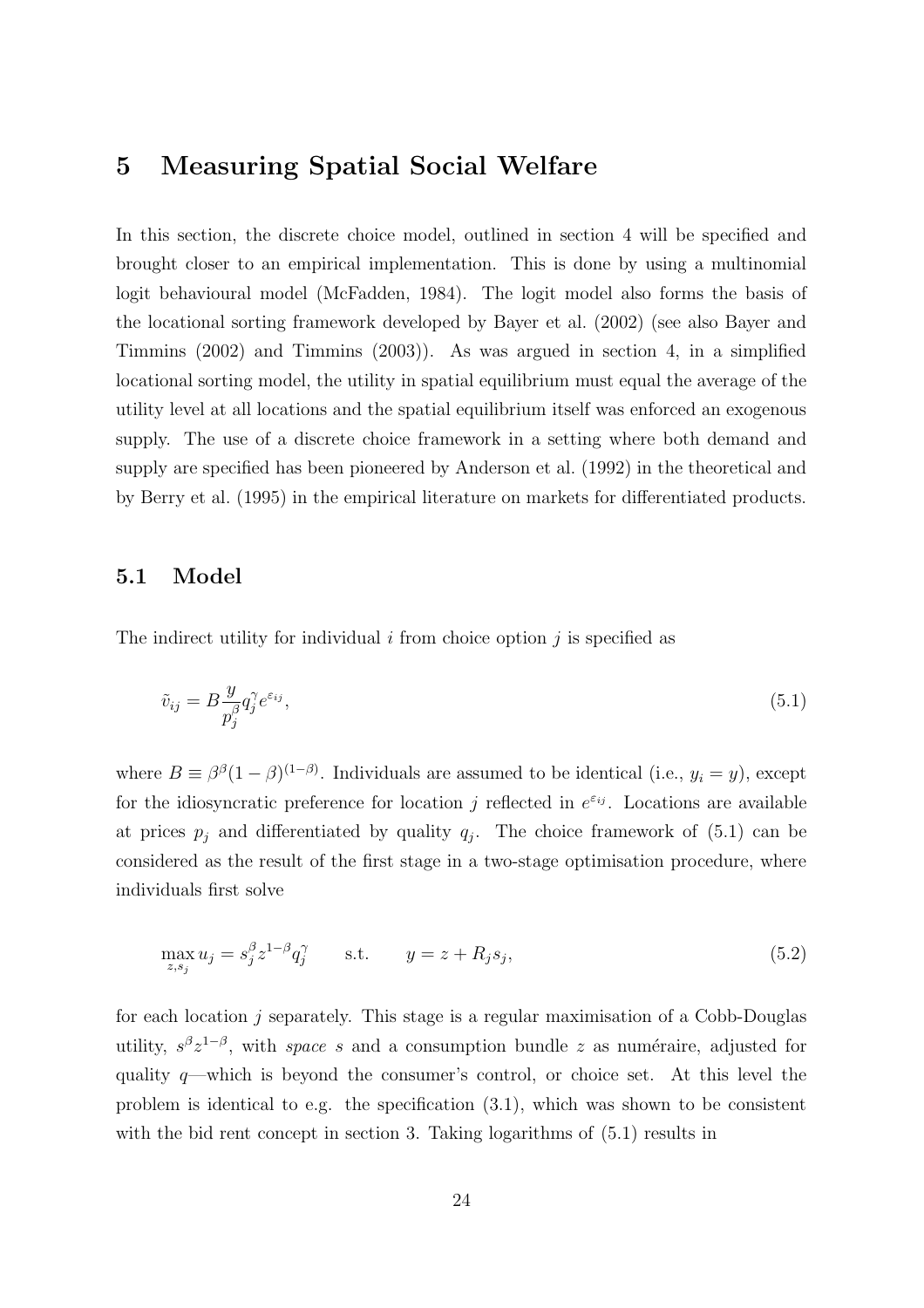$$
\ln \tilde{v}_{ij} = \ln v_j + \varepsilon_{ij} = \ln y - \beta \ln p_j + \gamma \ln q_j + \ln B + \varepsilon_{ij}.
$$
\n(5.3)

Specification (5.3) can be interpreted as a simplified theoretic equivalent to the full empirical specification in Timmins (2003). The second stage—i.e., solving market equilibrium prices  $p_j^*$ —consists of choosing the location with the maximum utility. With a i.i.d. for  $\varepsilon_{ij}$  according to the double exponential distribution, the probability is specified according to a standard multinomial choice model (with a standard deviation  $\sim \mu$ ):

$$
\Pr_j = \frac{\exp\left[ (\ln y - \beta \ln p_j + \gamma \ln q_j + \ln B) / \mu \right]}{\sum_k \exp\left[ (\ln y - \beta \ln p_k + \gamma \ln q_k + \ln B) \mu \right]} = \frac{\left(\frac{q_j^{\gamma}}{p_j^{\beta}}\right)^{\frac{1}{\mu}}}{\sum_k \left(\frac{q_k^{\gamma}}{p_k^{\beta}}\right)^{\frac{1}{\mu}}}.
$$
\n(5.4)

As in section 4 with mixed strategies, if the population is large enough (formally  $N \rightarrow$  $\infty$ ), the choice probability Pr<sub>j</sub> can be interpreted as the *fraction*,  $x_j$ , of the population choosing location j. In terms of the absolute number of individuals:  $n_j = Nx_j$ .

#### 5.1.1 Average utility

The expected value of the logarithm of the individual indirect utility, maximised over all possible options  $j$ , is given by Anderson et al. (1992, p. 61)

$$
\mathcal{E}\left(\max_{j=1...M} \ln \tilde{v}_{ij}\right) = \mu \ln \left[\sum_{j=1}^{M} \exp\left(\frac{\ln v_j}{\mu}\right)\right].
$$
\n(5.5)

This is the equivalent of the average utility  $\bar{v}^*$  in (4.1). Since this expression is based on the distribution  $F(x) = Pr(\ln v_j + \varepsilon_{ij} \leq x)$ , a monotonic transformation leaves the result unaffected, because the expected value essentially depends on the probability (5.4) with which each of the options are chosen:

$$
\Pr(\ln v_j + \varepsilon_{ij} \le x) = \Pr(v_j e^{\varepsilon_{ij}} \le e^x). \tag{5.6}
$$

As a result: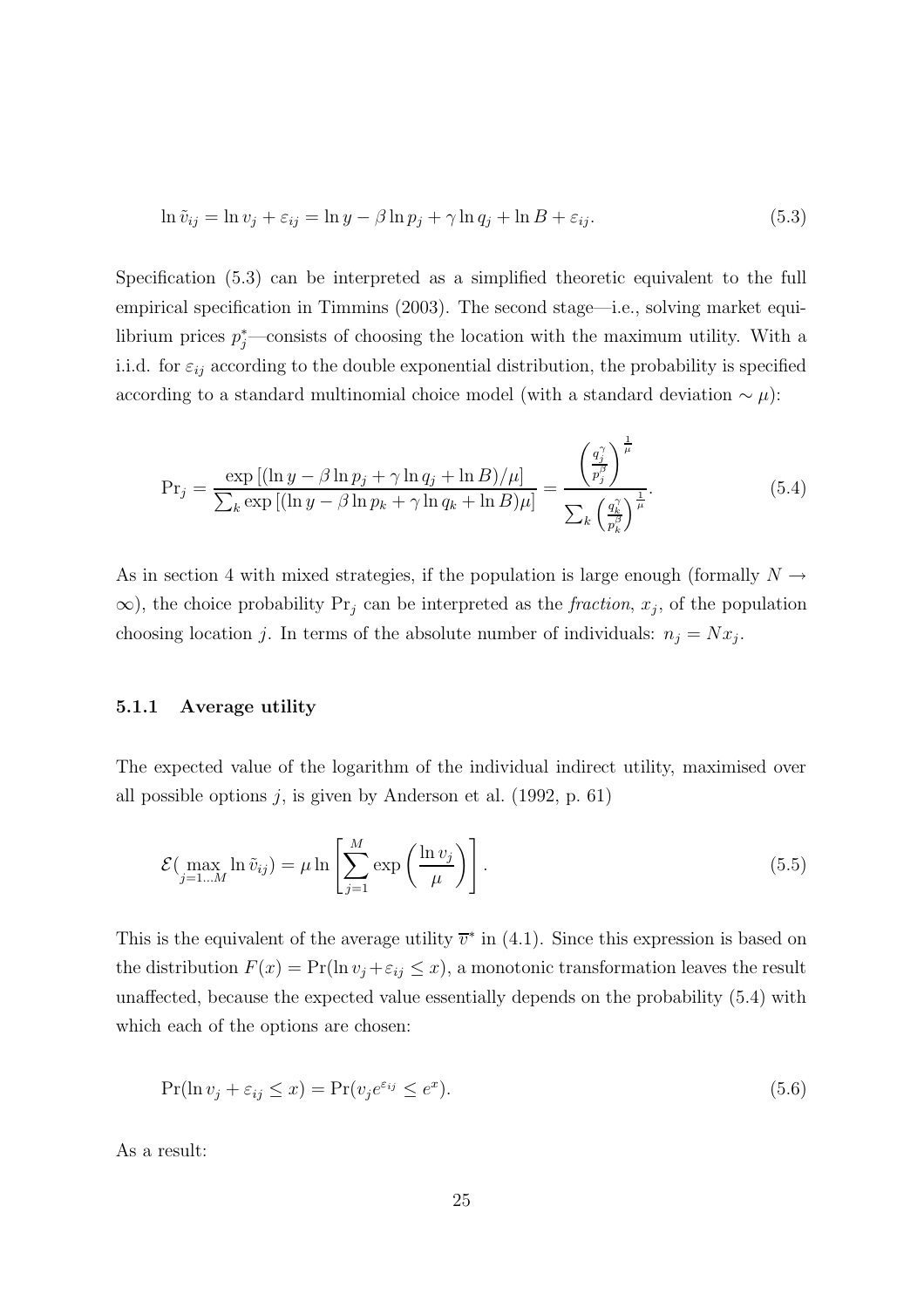$$
\mathcal{E}\left(\max_{j=1\ldots M} v_j e^{\varepsilon_{ij}}\right) = \left(\sum_{j=1}^M v_j^{\frac{1}{\mu}}\right)^{\mu}.\tag{5.7}
$$

From (5.1) it follows that

$$
v_j = B \frac{yq^{\gamma}}{R_j^{\beta}}.\tag{5.8}
$$

Finally, substitution of (5.8) in (5.7) yields

$$
\mathcal{E}(\max_{j=1...M} v_j e^{\varepsilon_{ij}}) = ByG^{-\beta},\tag{5.9}
$$

where

$$
G \equiv \left[ \sum_{j=1}^{M} \left( \frac{q_j^{\gamma}}{p_j^{\beta}} \right)^{frac} \right]^{-\frac{\mu}{\beta}} = \left[ \sum_{j=1}^{M} \left( \frac{p_j}{q_j^{\frac{\gamma}{\beta}}} \right)^{-\frac{\beta}{\mu}} \right]^{-\frac{\mu}{\beta}}.
$$
\n(5.10)

Using (5.9), the utilitarian social welfare function can be written as

$$
V = N\mathcal{E}(\max_{j=1...M} v_j e^{\varepsilon_{ij}}) = \beta^{\beta} (1-\beta)^{(1-\beta)} Y G^{-\beta}.
$$
\n(5.11)

This specification is identical to the specification of the social welfare used in Fujita et al. (1999, p. 48) (see section 6).

#### 5.1.2 Demand and supply

Expected demand for location  $j$  equals

$$
S_j = n_j s_j = N s_j x_j. \tag{5.12}
$$

Alternatively, (5.12) could be derived by applying Roy's Identity to (5.11) (Feenstra, 1995, p. 636). The individual demand  $s_j$  can be derived directly as the standard Marshallian demand according to the maximisation problem (5.2):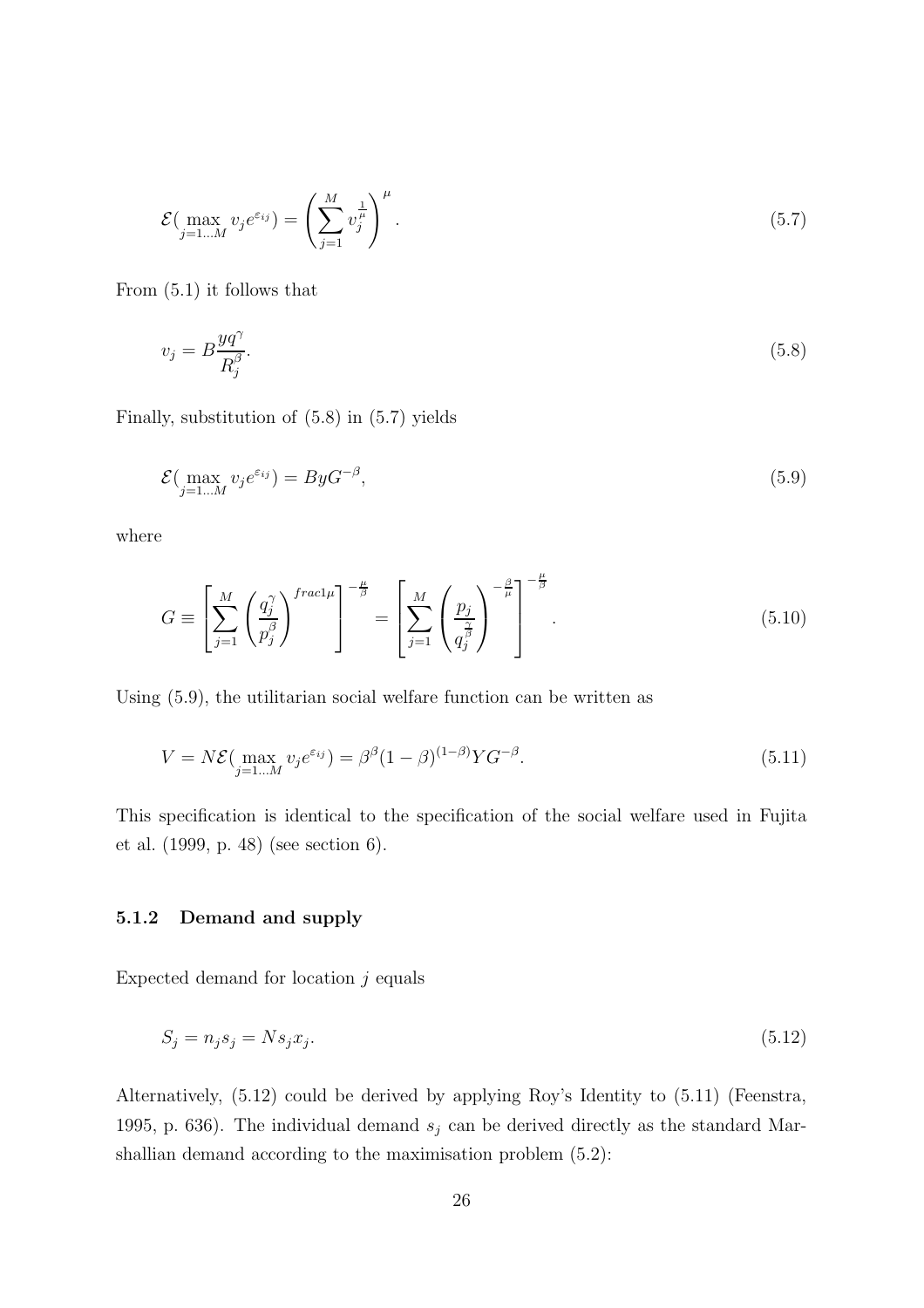$$
s_j = \beta \frac{y}{p_j}.\tag{5.13}
$$

Combining (5.12) and (5.13) results in

$$
S_j = n_j s_j = N\beta \frac{y}{p_j} x_j = \beta \frac{Y}{p_j} x_j. \tag{5.14}
$$

Going back to the demand (5.12), it will be assumed that the supply is fixed:  $S_j \equiv A_j$ , as in section 4.2. For convenience, it will also be assumed that the amount of available land is the same for every district:  $A_j \equiv A \quad \forall j$  (see (4.8)). As a result, from (5.14) it follows that

$$
AR_j = \beta Y x_j. \tag{5.15}
$$

This expression maintains that the fraction  $x_j$  of the part  $\beta$  of the aggregate income,  $Y = Ny$ , spent on land, is spent at location j. It also implies that

$$
p_j \sim x_j. \tag{5.16}
$$

This is the simplest specification possible for *endogenous prices*<sup>12</sup>. Substitution of  $(5.15)$ in (5.4) results in

$$
x_j = \frac{\left(\frac{x_j^{\gamma}}{p_j^{\beta}}\right)^{\frac{1}{\mu}}}{\sum_k \left(\frac{x_k^{\gamma}}{p_k^{\beta}}\right)^{\frac{1}{\mu}}}.
$$
\n(5.17)

The solution of (5.17) conforms to the Nash equilibrium in Brock and Durlauf (2003). In this simple case  $(5.17)$  can be solved analytically, by elimination of  $(5.7)$  in  $(5.4)$  (in the denominator) and (5.7). Finally, substitution in (5.10) yields the following solution for the equilibrium local population density:

 ${}^{12}Eq.$  (5.15) specification implies a fixed output level for each 'producer' (i.e., owner of a location), excluding the strategic behaviour among producers (price, quantity of quality setting).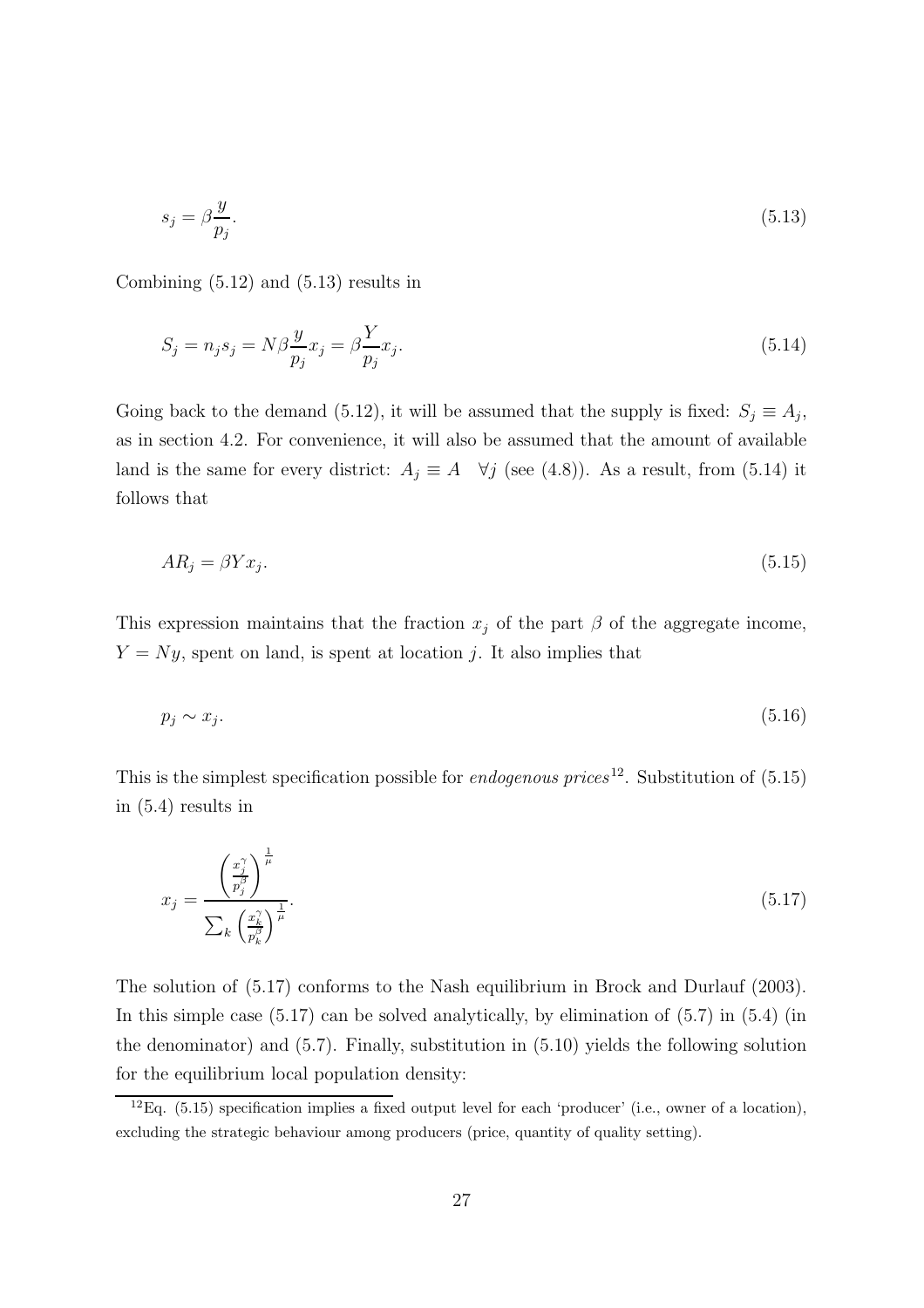$$
x_j^* = \frac{q_j^{\frac{\gamma}{\beta+\mu}}}{\sum_{k=1}^M q_k^{\frac{\gamma}{\beta+\mu}}}.\tag{5.18}
$$

Equation (5.18) establishes the relation with the model of Alonso (1964) (Fujita and Thisse,  $2002$ ), as the population density is increasing in quality level<sup>13</sup>.

Substitution of  $(5.18)$  in  $(5.15)$  results in  $(cf. (4.13))$ 

$$
R_j^* = \frac{\beta Y}{A} \frac{q_j^{\frac{\gamma}{\beta+\mu}}}{\sum_{k=1}^M q_k^{\frac{\gamma}{\beta+\mu}}},\tag{5.19}
$$

which accounts for the interpretation of a Nash equilibrium in bid rents. Finally, substitution of  $(5.19)$  in  $(5.11)$  results in an analytical solution for social welfare:

$$
V = A^{\beta} \left[ (1 - \beta) Y \right]^{1 - \beta} \left( \sum_{k=1}^{M} q_k^{\frac{\gamma}{\beta + \mu}} \right)^{\beta + \mu} . \tag{5.20}
$$

It follows that social welfare with endogenous prices is only function of the quality of all sites and the number of sites, M. Assuming that the population relocates itself over the initial supply, M can be kept fixed and the impact of local changes in quality on social welfare can be examined.

### 5.2 GE-WTP and quality-adjusted expenditure

The advantage of the translation of the individual logit specification to the social welfare function of eq. (5.11) for the entire population, is best illustrated by the expression for the aggregated GE-WTP (see also Smith and Von Haefen (1997) for a regular WTP). First of all,

$$
N \cdot (y - WTP_{GE})\hat{G}^{*^{-\beta}} = N \cdot yG^{*^{-\beta}},\tag{5.21}
$$

<sup>&</sup>lt;sup>13</sup>Fujita and Thisse (2002) show how Alonso's model in continuous space is able to account for several stylised facts. One is that population density is decreasing as distance to the CBD is increasing.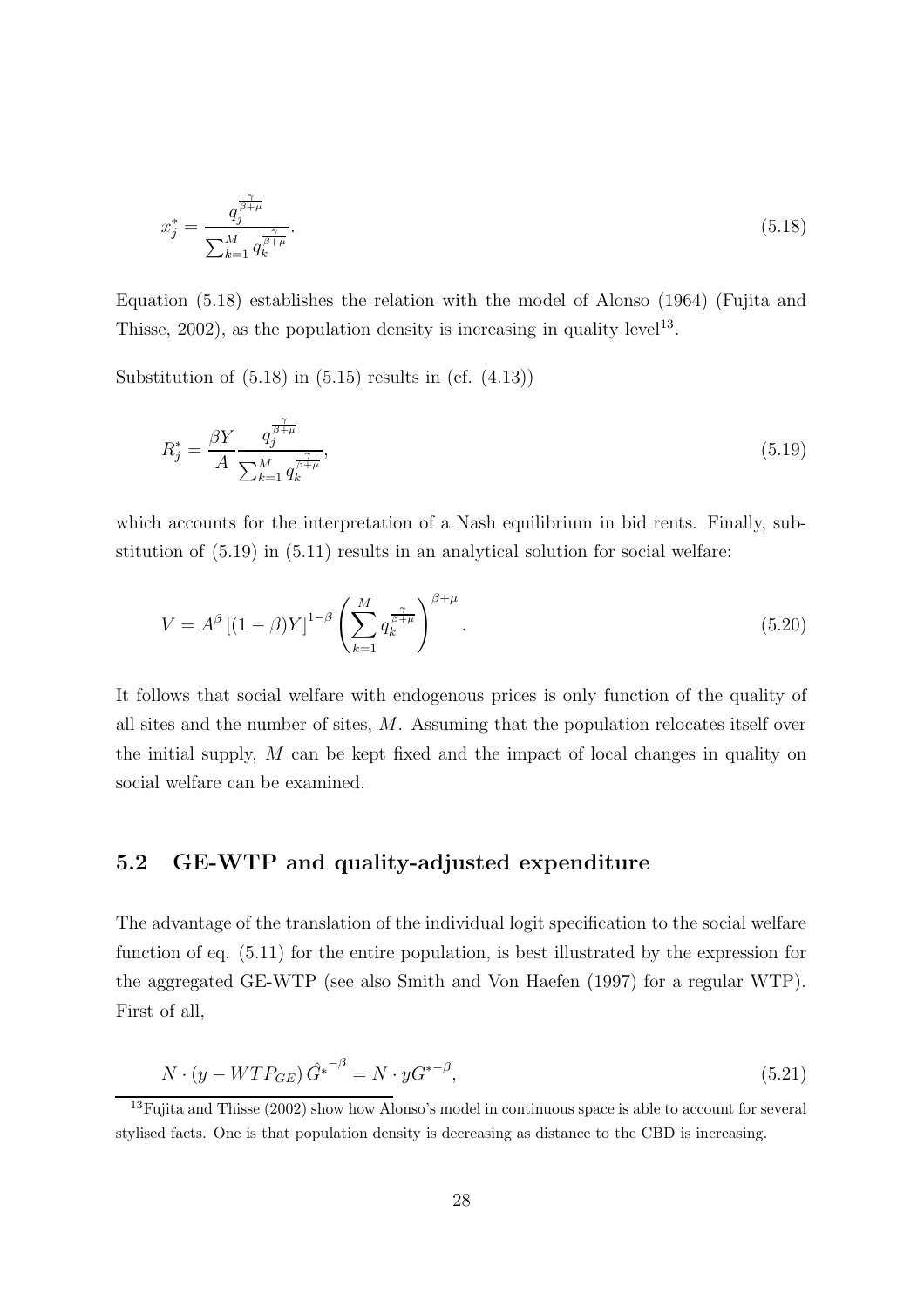so that

$$
N \cdot WTP_{GE} = Y \left[ 1 - \left( \frac{\hat{G}^*}{G^*} \right)^{\beta} \right]. \tag{5.22}
$$

Here,

$$
\hat{G}^* \equiv \left[ \sum_{j=1}^M \left( \frac{\hat{p}_j^*}{\hat{q}_j^{\frac{\gamma}{\beta}}} \right)^{-\frac{\beta}{\mu}} \right]^{-\frac{\mu}{\beta}}.
$$
\n(5.23)

The implication of (5.23) is that the new equilibrium land price,  $\hat{p}_i^*$  $_{j}^{*}$ , together with the changed characteristic,  $\hat{q}_j$ , is captured for all M locations in one variable  $\hat{G}^*$ . This  $\hat{G}^*$  can be read as the expenditure on land at *quality-adjusted* prices  $(\hat{p}_i^*$  $j/\hat{q}^{\frac{\gamma}{\beta}}_j$  (Feenstra, 1995). Therefore, the GE-WTP only depends on the ratio of the quality-adjusted expenditures on land. The interpretation of the 'quality adjustment' in this expression will be detailed further in section 6.

Finally, based on a corresponding nested CES specification for the direct utility that leads to the same indirect utility  $(5.11)$ , the following maximisation problem for a representative consumer can be considered as equivalent with the maximisation problem for a population above:

$$
\max_{Z,Q} U = Q^{\beta} Z^{1-\beta} \qquad s.t. \qquad Z + GQ = Y. \tag{5.24}
$$

Here, utility has become a function of the aggregated numéraire,  $Z$ , and quality-adjusted space (land), Q, with

$$
Q \equiv \left[ \sum_{j=1}^{M} \left( S_j q_j^{\frac{\gamma}{\beta}} \right)^{\rho} \right]^{\frac{1}{\rho}},\tag{5.25}
$$

with  $\rho \equiv \frac{\beta}{\beta + \beta}$  $\frac{\beta}{\beta+\mu}$ .

The following relation holds:  $GQ = \beta Y = \sum_{j=1}^{M} p_j^* A$ . This relation still holds in the new equilibrium—with adjusted quality level and corresponding prices—because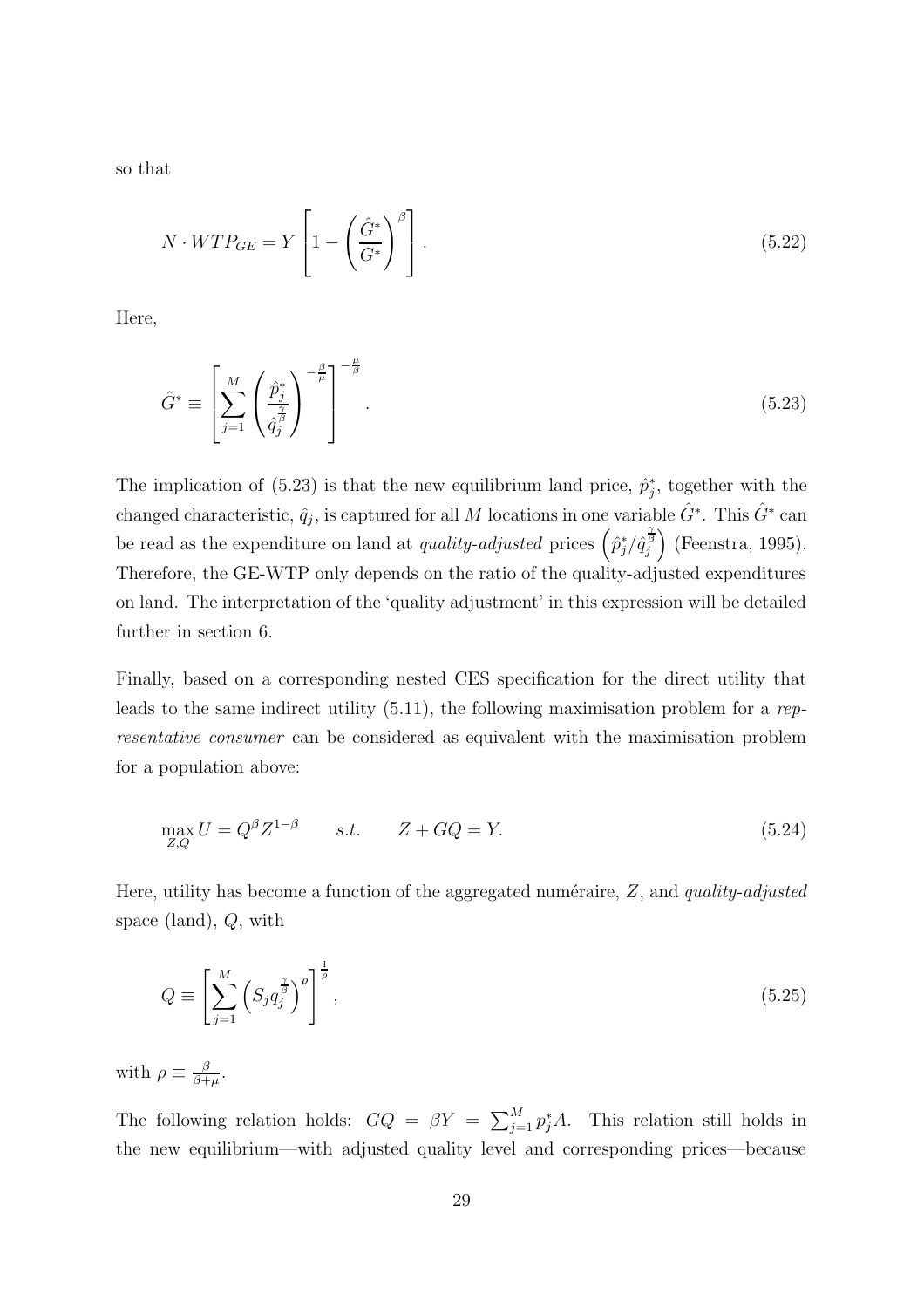for a Cobb-Douglas utility function the expenditure is strictly divided between the amount of  $(1 - \beta)Y$  spent on the numéraire and  $\beta Y$  spent on the other good. For the model developed here, this can be verified by the observation that due to (5.15) and  $\sum_{j=1}^{M} x_j = 1$ . It follows that  $GQ - \hat{G}\hat{Q} = 0$ . This means for the interpretation of  $N \cdot WTP_{GE}$  as a compensation in expenditure according to (5.21), that the difference in expenditure must be entirely accounted for in the numéraire. The interpretation is therefore similar as for the marginal quality change in  $(3.6)$ , but here also a *non*marginal quality change would be accounted for in a equivalent 'real money' change in expenditure, E, by  $\Delta E = -(1 - \beta)N \cdot WTP_{GE}$ . Using (5.23), it follows that the expenditure on the numéraire good that is needed to maintain the initial level of welfare is defined by

$$
\widetilde{Z} = (1 - \beta) (Y - N \cdot WTP_{GE}) = (1 - \beta)Y \left(\frac{\hat{G}^*}{G^*}\right)^{\beta}.
$$
\n(5.26)

This expression forms the final contribution to the alternative interpretation of a GE-WTP and the relation with quality-adjusted expenditure.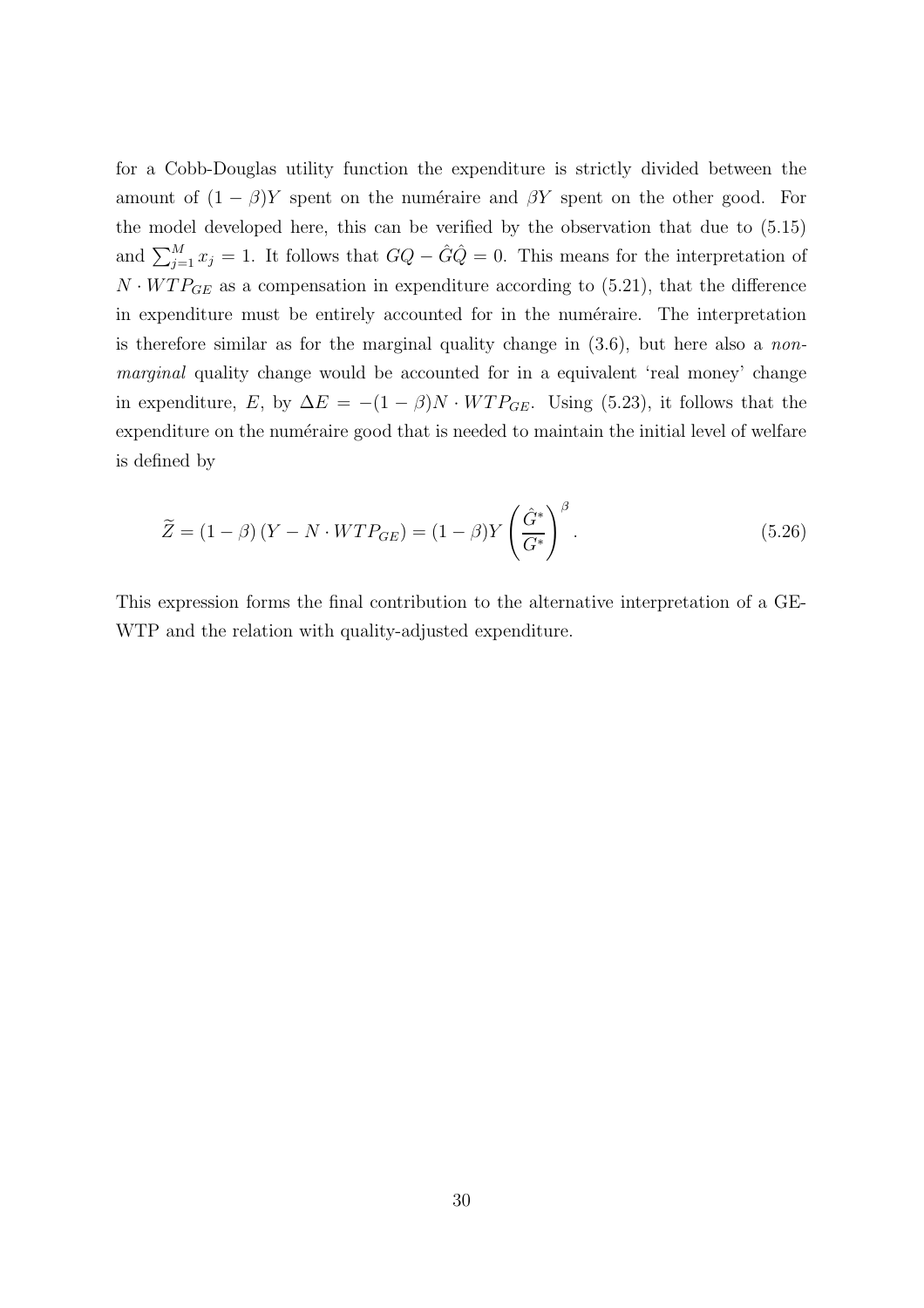### 6 Interpretation and discussion

The interpretation of the model developed in the previous section is conducted along two lines. First, the relation with recent developments in spatial economics is explored. This concerns imperfect competition, indivisibility and interactions. These modelling aspects are followed by an assessment of the quality-adjusted prices in terms of price indices.

#### 6.1 Product differentiation and interactions

Since the advance of the New Economic Geography (NEG) (Krugman, 1991; Fujita et al., 1999) in spatial economics and its use of models of imperfect competition—above all the Dixit-Stiglitz model (Dixit and Stiglitz, 1977)—for assessing spatially explicit economic issues, geography is incorporated in many subdisciplines of economics, along various lines of existing traditions. As already suggested by Koopmans (1957), indivisibility or product differentiation<sup>14</sup> is the key to spatial modelling. The NEG itself also introduced a location choice model (Krugman, 1991). The so-called core-periphery model is a tworegion, general equilibrium model in which a mobile labour force (as the only production factor) chooses a region. The utility in this model is derived from a nested, Dixit-Stiglitz, constant elasticity of substitution (CES) utility function, expressing a preference for diversified products for a representative consumer. Anderson et al. (1992) show that for certain specifications there exists a relation between an individual discrete choice random utility model (RUM) and a constant elasticity of substitution (CES) model for a representative consumer. In the model developed in this paper, space (land) can be thought of as a consumption good differentiated by local quality, while at the same time a multinomial logit (McFadden, 1984) is employed for modelling location choices.

The driving force behind agglomeration in the core-periphery model is the consumption of locally manufactured goods vs. costly imported goods. Transport costs for imported goods connect the two regions, by affecting the real wage in each region. The NEG adopts the same selection mechanism from evolutionary game theory as in section 4—the

<sup>&</sup>lt;sup>14</sup>Indivisible goods, increasing returns, specialisation and product differentiation are basically equivalent when contrasted with the assumptions of the Arrow-Debreu framework, (see Koopmans (1957, p. 151)).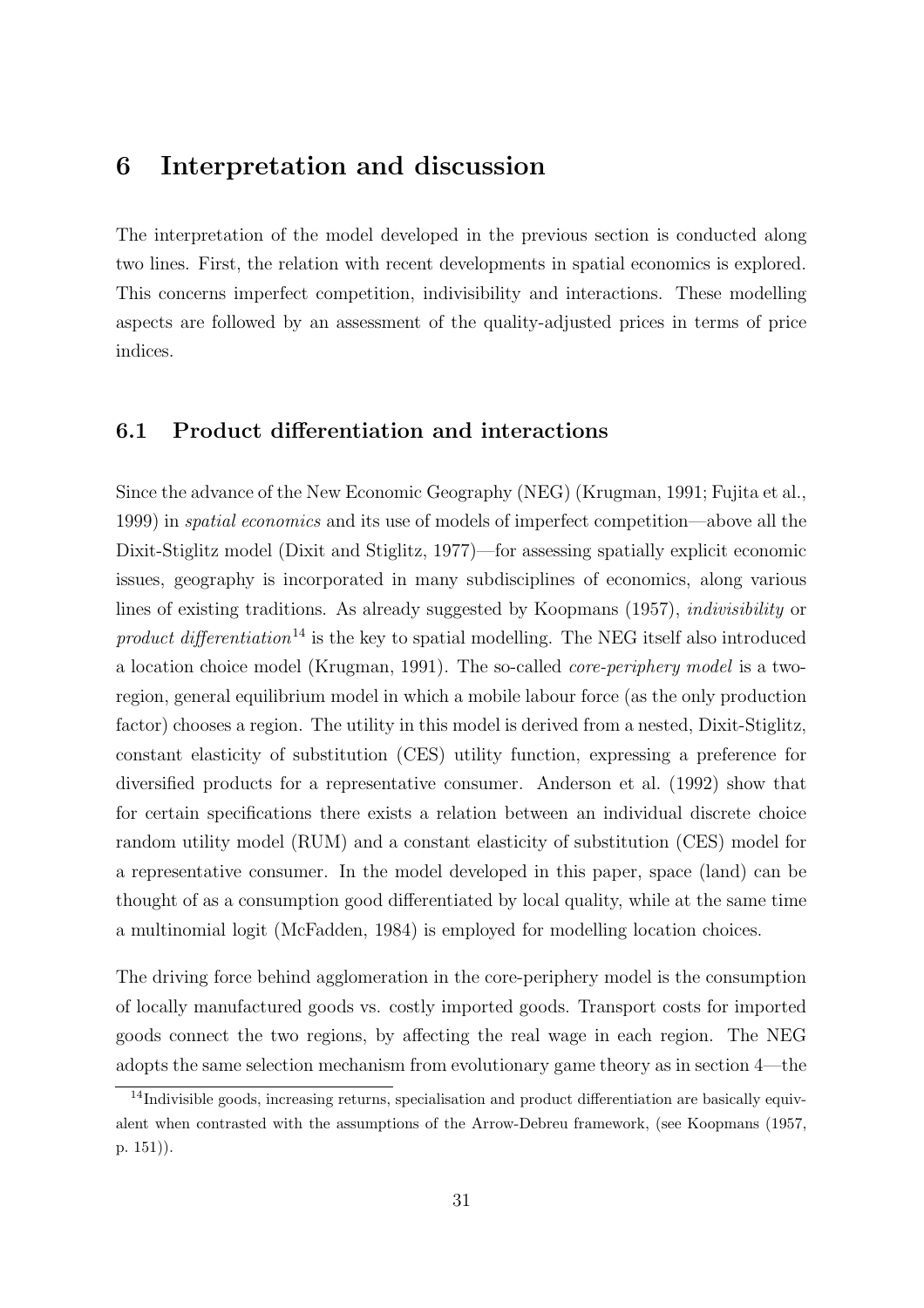replicator dynamics  $(4.10)$ —, based on the fractions of a population choosing a region when the utility ('fitness' in a evolutionary context, real wage in the core-periphery model) is above average. In section 5, locations were connected directly through strategic interaction in the bid rent, resulting in a Nash equilibrium for a multinomial logit with interactions, in the sense of the Brock and Durlauf (2003) framework for discrete choice with social interactions. This framework also forms the basis for the locational sorting framework by Bayer et al. (2002) (Bayer and Timmins, 2002; Timmins, 2003).

The social welfare function in section 5 is, nevertheless, essentially the same as in the NEG. An indirect utility function of a representative consumer reflects the social welfare level for the entire population, consisting of  $N$  individual consumers making discrete location choices. The interdependent equilibrium land prices are grouped, together with quality levels, in one aggregate price,  $G^*$ .

#### 6.2 Quality adjustment and indices

Feenstra (1995) uses the CES-logit translation in Anderson et al. (1992) for deriving bounds for hedonic price indices. He (Feenstra, 1995, p. 636) points out that the aggregate demand function as in (5.12) can be derived from a representative consumer's indirect utility function, but states that this function is a monotonic transformation of "... the sum over individuals of the expected value of maximised utility..." (ibid). It means that in that case the aggregate welfare measure would need to be transformed first, before it can be interpreted as a utilitarian social welfare function. In section 5 it is shown that if the RUM specification for the individual consumer follows Timmins (2003), the representative consumer's indirect utility function is simply the sum of the individual utility functions. Therefore, if the monotonic transformation is applied at the individual level, the indirect utility function of the representative consumer can be interpreted directly as the utilitarian social welfare function, i.e., without further transformation.

While the NEG adopts *monopolistic competition* as a simplified specification of the supply side, Feenstra explores various forms of oligopolistic competition, identifying the market equilibrium with a Nash equilibrium for producers. Because in section 5 supply was kept fixed—in accordance with models in urban economics—the Nash equilibrium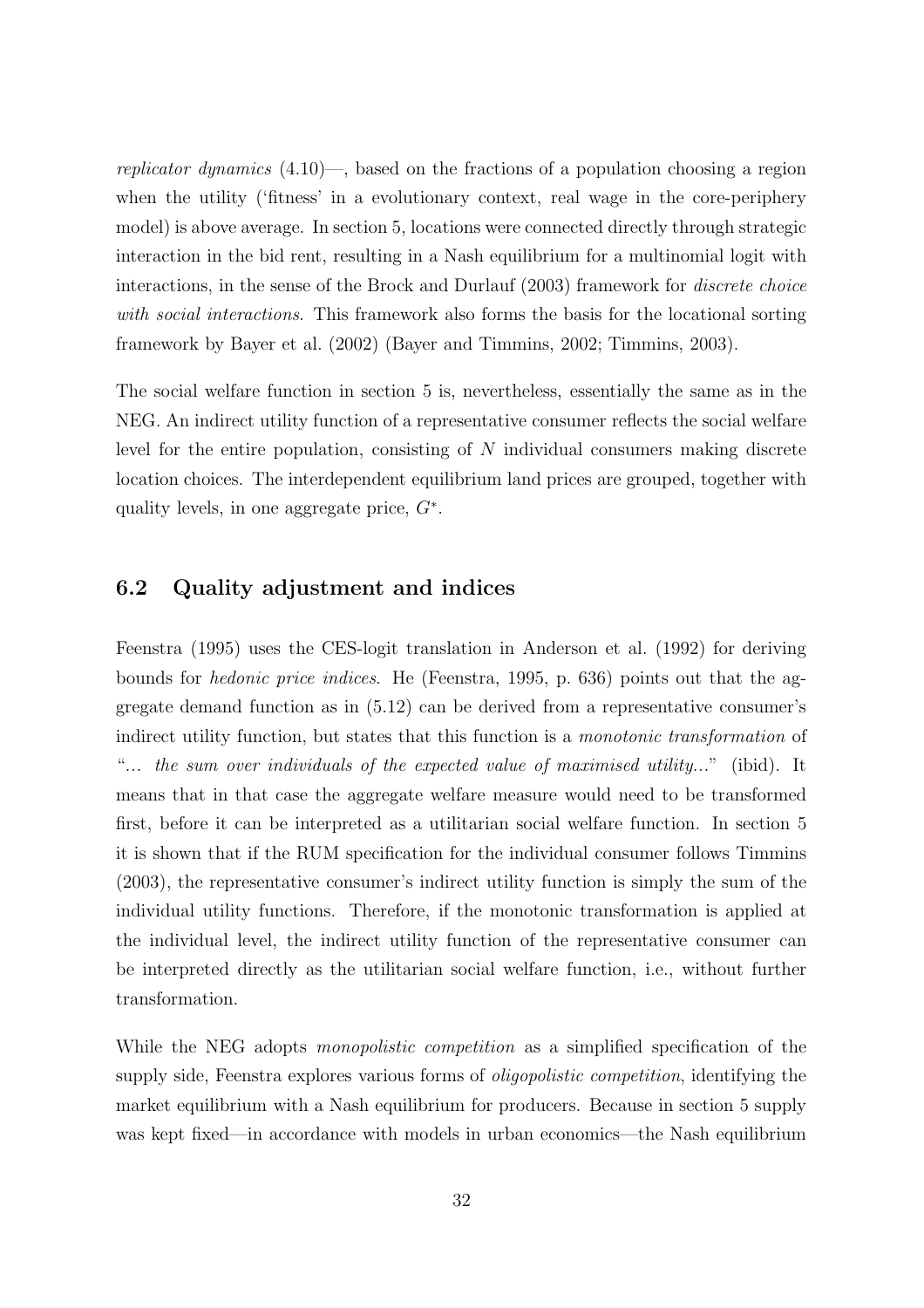in bid rents for consumers arises. Nevertheless, the relation with a hedonic price index still holds. If a change in the public good level can affect the demand for a market good, the consumer must be able to substitute quantity for quality, and vice versa. Feenstra (1995, p. 636) points out that an expression like  $(5.3)$  is an example of the *repackaging* model, usually ascribed to Fisher and Shell (1972). Their canonical example (Fisher and Shell, 1972, p. 26) concerns a box that initially contains ten widgets. If the same box—sold at the same price—would contain twenty widgets, the 'quality improvement' of a box would equal half the price of the initial packaging.

Alternatively, for expressing the impact of a non-marginal quality change on expenditure, the quality change could be translated to an equivalent price change. This would conform to a price-quality rate of substitution and only applies in the case of weak complementarity. The exploitation of weak complementarity in the valuation of public goods involves various limitations and technical complications (Willig, 1978; Small and Rosen, 1981). When a public good is consumed only together with a market good, the value of the public good can—in principle—be derived from empirical data on the consumption of the market good. This amounts to reconstructing a demand curve for the public good on the basis of an observed demand curve for the private good. One condition is that the public good should be a weak complement to the private good. The 'weakness' refers to the possibility to refrain from consumption if the price for the private good becomes too high, i.e., the private good must be non-essential. Otherwise, behavioural data would contain no information. Examples are found in the recreational use of the environment. A trip to the forest, e.g., involves the consumption of gas for the car, among other expenses. A family can decide to stay at home, thereby spending no money on gasoline for the forest trip. The family will be forced to stay at home, if the expenses for the trip will reach a certain limit (the choke price). However, there is a difference between the demand for the public good and the demand for the private good. The latter reflects uncompensated (Marshallian) demand, while the valuation of a quality change is intrinsically based on income compensated demand and compensated demand cannot be observed in reality. Marshallian demand is observed in reality, but methods for relating it to a Hicksian welfare measure are elaborate and subject to additional conditions (Bockstael and McConnell, 1993).

From a conceptual point of view it seems appealing to consider hedonic prices for land or housing in terms of weak complementarity. The environmental quality of a parcel of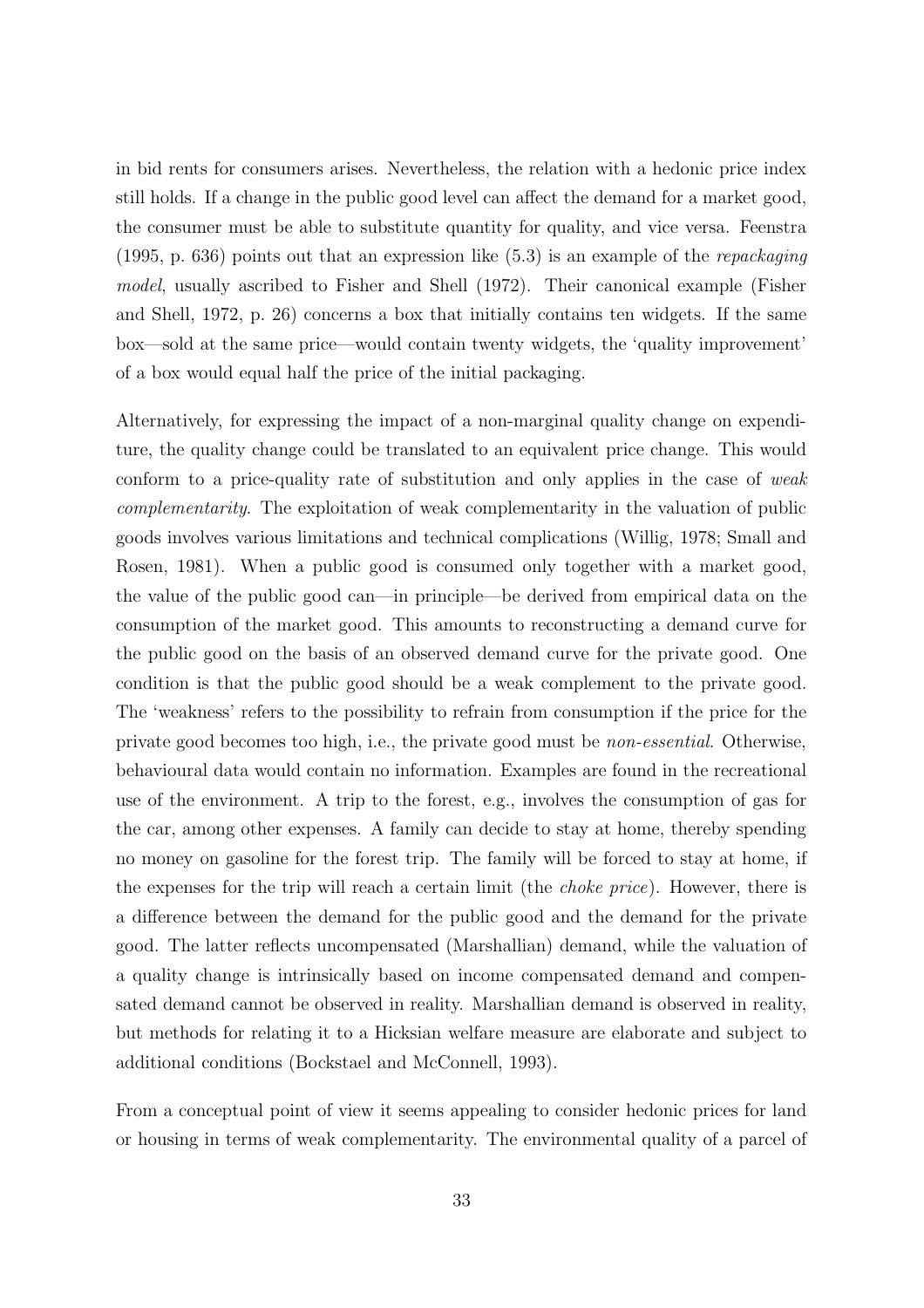land could be interpreted as a locally available public good and as a weak complement to the house, which is—as a private good—traded on a market. This would allow for a direct implementation of a price index proposed by Willig (1978) as a green price index (Banzhaf, 2005). This paper adopts a different approach. A single house might be considered non-essential, but the location choice model developed in section 5 has its basis in the formulation (3.1) for the utility function, implying that land itself is an essential good. This is consistent with the repackaging model, mentioned above. The problem of translating a Marshallian demand for the market good to a Hicksian demand for the public good can thereby be circumvented. This is, in turn, consistent with the claim in section 3.3, that a GE-WTP might be interpreted as being defined purposefully on the basis of a Marshallian demand.

As a consequence of repackaging in combination with land as an essential good, the change of quality is effectively fully capitalised in the rent. Whereas a green price index seeks to define an expenditure that includes marginal virtual prices for public goods, the expenditure captured by (5.23) contains quality-adjusted prices for land. A hedonic price index—or rather, an ideal cost of living index—, I, is the ratio of expenditures (at two points in time) needed to maintain the same level of utility. Referring to (5.23) and (5.26), this index is given by:

$$
I = \frac{\Delta E}{E} + 1 = \left(\frac{\hat{G}^*}{G^*}\right)^{\beta}.
$$
\n(6.1)

This expression reconfirms the relation between a GE-WTP and a correction in qualityadjusted expenditure in spatial equilibrium. The relation with a hedonic price index suggests a possibility for measuring spatial welfare using hedonic regressions.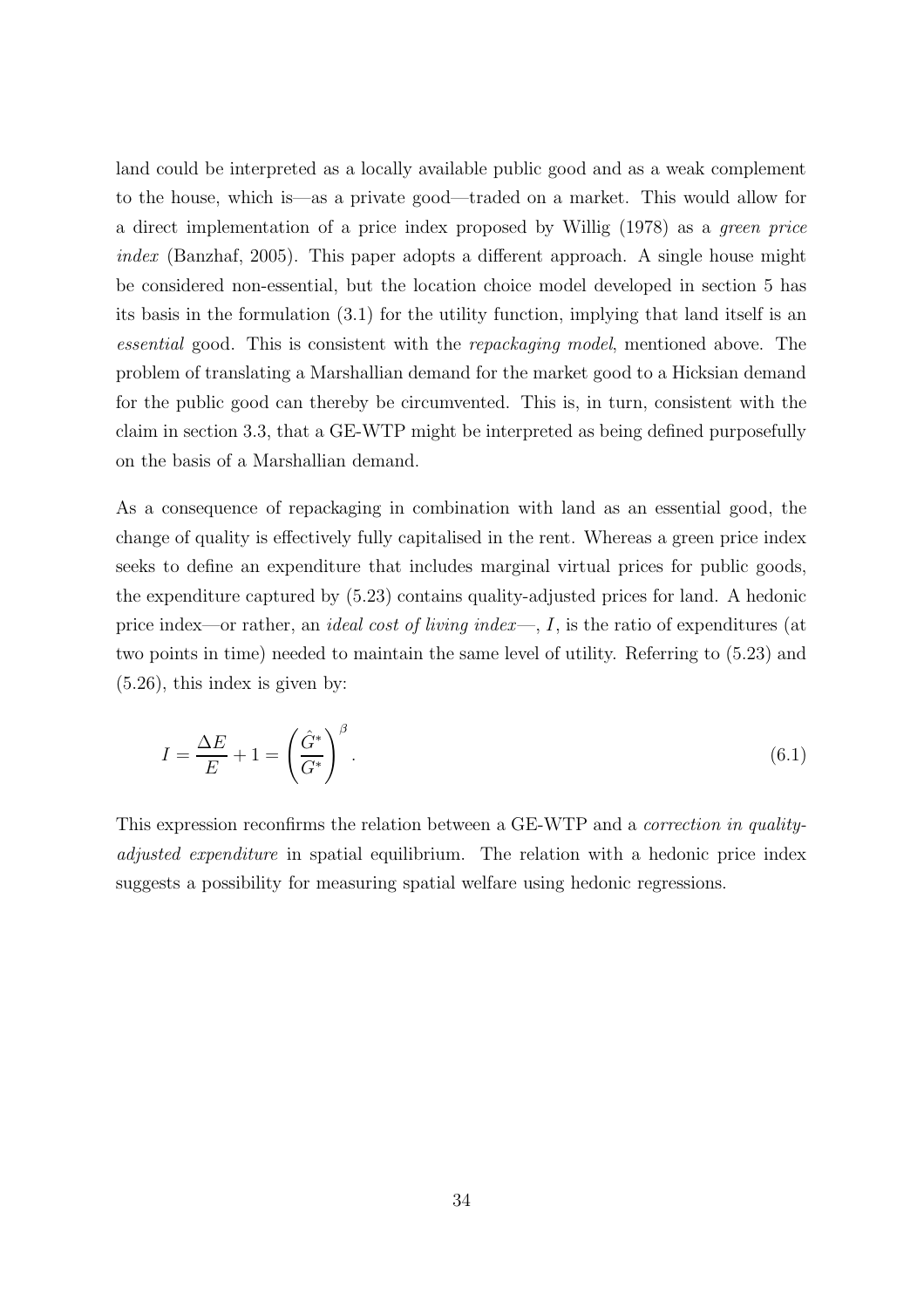## 7 Conclusions

In this paper a unifying framework has been developed, aiming at capturing the essential elements for defining a measure of spatial welfare. This was done, inspired by the definition of a general equilibrium willingness to pay (GE-WTP) in locational sorting models that are currently employed in valuation methodology in environmental economics. Locational sorting models commonly define a GE-WTP as a regular, Hicksian WTP adjusted for endogenous prices. While maintaining a close relation with hedonic pricing, it is shown that the GE-WTP could also be interpreted as valuing the level of spatial welfare. Spatial welfare is defined here as the level of welfare that corresponds to the same definition as in urban economic models. It is argued that drawing this analogy can be justified on the basis of a fixed supply. The fixed supply in turn arises in locational sorting models, due to the assumption that the current population resorts over the existing housing stock, in a hypothetical equilibrium.

The hybrid locational equilibrium model developed here offers three benefits:

- 1. The original econometric frameworks for applications in environmental economics are are supported by an theoretical interpretation that connects them to a wellestablished literature in urban economics.
- 2. Using a relation with the New Economic Economics, expenditure in a simplified locational sorting framework can be interpreted as an aggregate quality-adjusted expenditure on land.
- 3. Following recent combinations of the New Economic Geography with New Growth Theory, eventually a relation between optimal land use and sustainable economic growth might be established.

In this paper, only the first two benefits were explored, focusing on the simultaneous consumption of space and quality. The current notion of spatial welfare addresses the capitalisation of local quality—as public good—in the price of land. Understanding the welfare aspects of capitalisation is crucial in land use planning. Given its position as a social planner, a regional government is faced with the simultaneous task of supplying (or preserving) public goods and securing the competitiveness of the land market. The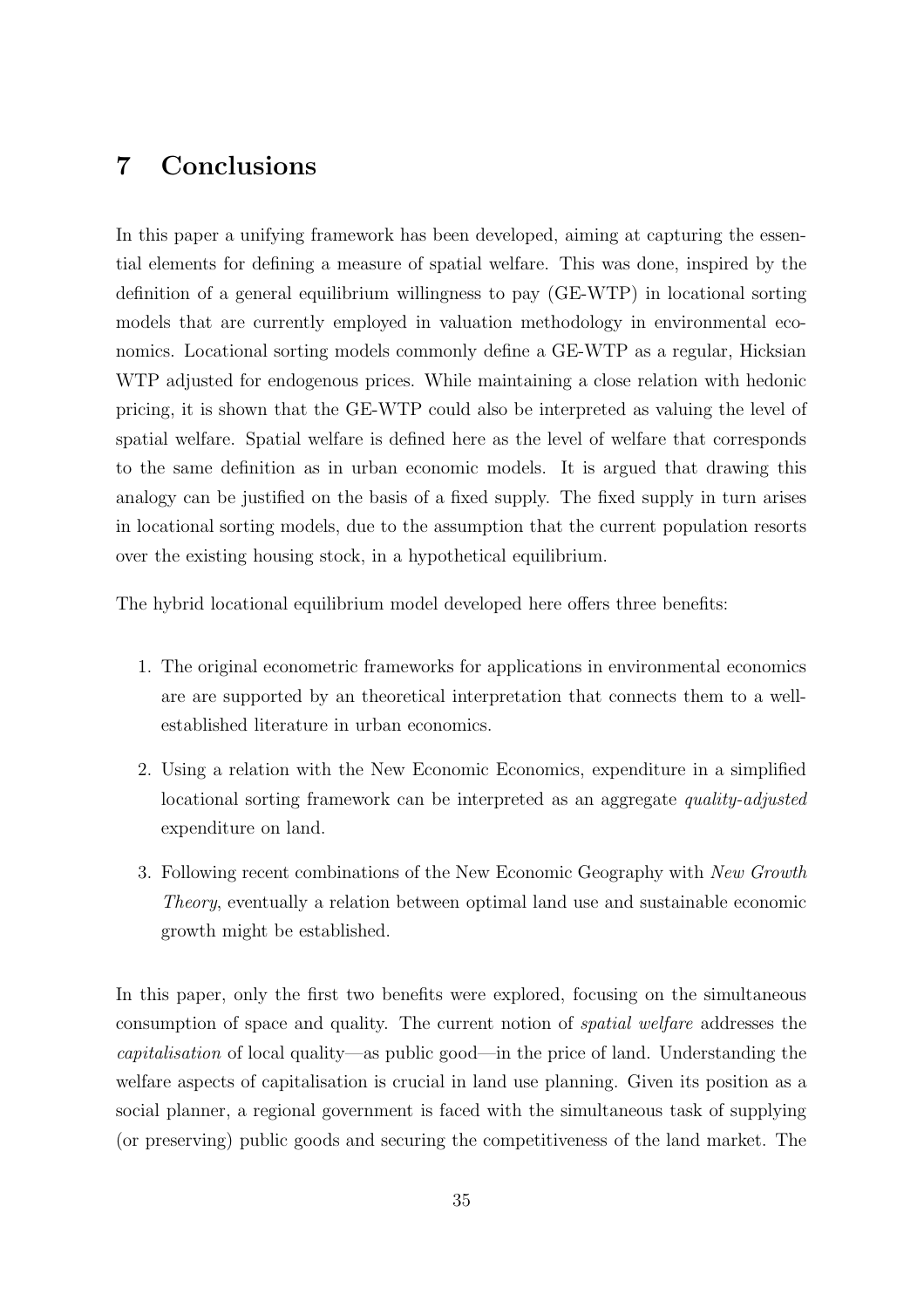alternative interpretation of a GE-WTP might contribute to a better understanding of the reactions of the land market to changes in local public goods. Elaboration of the third benefit would, above all, imply that the 'consumable space'—as output—needs to specified as produced with *land* as *capital* input, drawing an analogy between development and investment. It could extend the concept of spatial welfare with issues of urban use vs. habitat protection. This is left for future research.

Finally, again based on the existing locational sorting frameworks, a suggestion is put forward how a GE-WTP-like concept might be operationalised as a regional indicator. Using a multinomial logit model—which use is well-established in econometric implementations—a measure of regional expenditure is derived, in which the total expenditure on land is adjusted for the quality level. The GE-WTP can therefore also be translated to a difference in two quality-adjusted expenditures. This might serve as the basis for developing a *spatial hedonic price index*, if indeed the relation with the bid rent concept in urban economics could be sustained in hedonic regressions.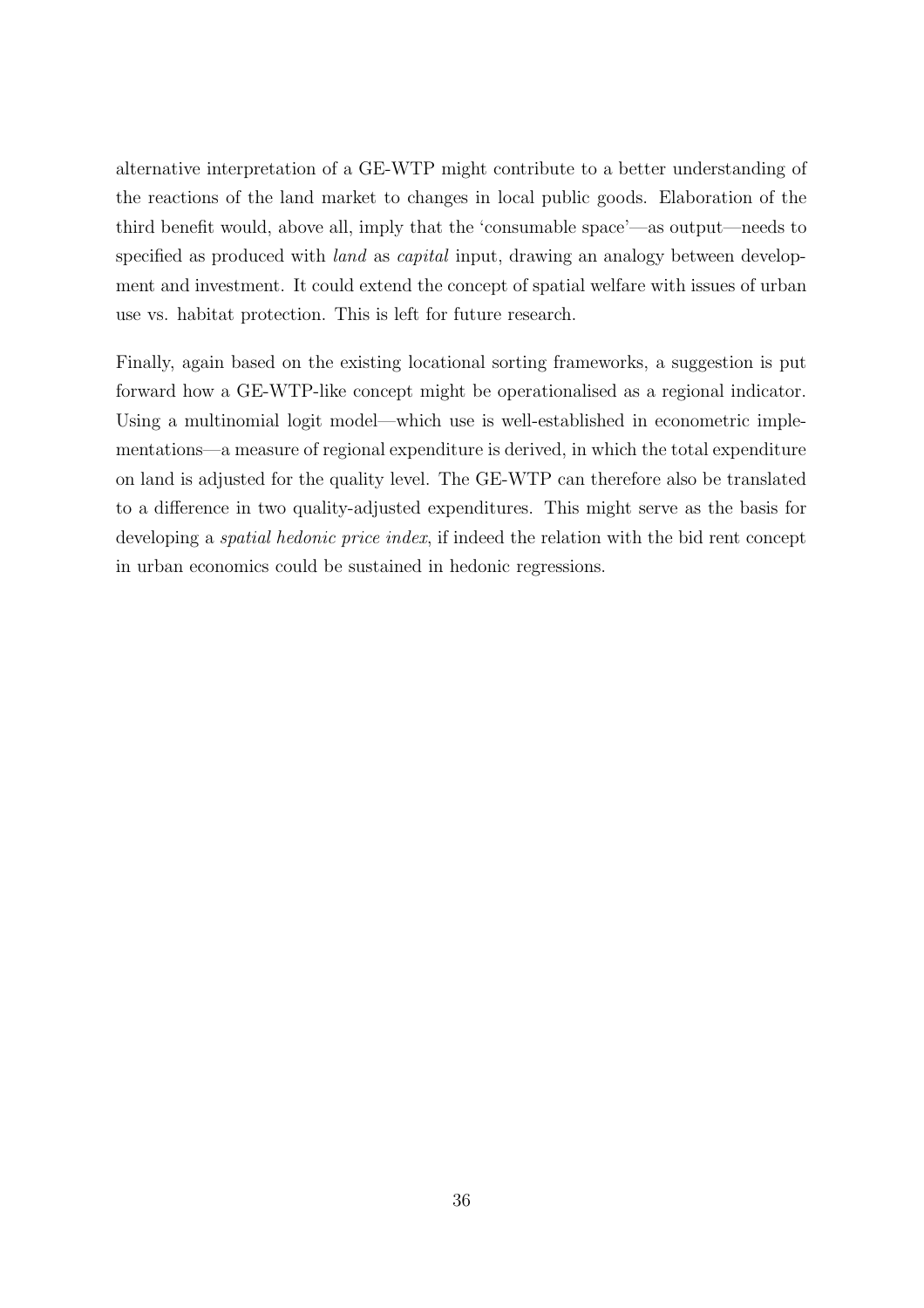## References

- Alonso, W. (1964): Location and land use : toward a general theory of land rent, Cambridge, MA: Harvard University Press.
- ANDERSON, S. P., A. DE PALMA, AND J.-F. THISSE (1992): Discrete choice theory of product differentiation, Cambridge, MA: MIT Press.
- ARNOTT, R. J. AND J. E. STIGLITZ (1979): "Aggregate land rent, expenditure on public goods and optimal city size," Quaterly Journal of Economics, 93, 471–500.
- BANZHAF, H. S. (2005): "Green price indices," Journal of Environmental Economics and Management, 49, 262–280.
- Bayer, P. B., R. McMillan, and K. Reuben (2002): "An equilibrium model of sorting in an urban housing market: a study of the causes and consequences of residential segregation," mimeo, Yale University.
- Bayer, P. B. and C. Timmins (2002): "Identifying Social Interactions in Endogenous Sorting Models," mimeo, Yale University.
- Berry, S., J. Levinsohn, and A. Pakes (1995): "Automobile Prices in Market Equilibrium," Econometrica, 63, 841–890.
- Bockstael, N. E. (1996): "Modeling economics and ecology: the importance of a spatial perspective," American Journal of Agricultural Economics, 78, 1168–1180.
- Bockstael, N. E. and K. E. McConnell (1993): "Public goods as characteristics of non-market commodities," Economic Journal, 103, 1244–1257.
- BROCK, W. A. AND S. N. DURLAUF (2003): "Multinomial Choice with Social Interactions," mimeo, University of Wisconsin at Madison.
- DIXIT, A. AND J. STIGLITZ (1977): "Monopolistic competition and optimal product diversity," American Economic Review, 67, 297–308.
- Epple, D. and H. Sieg (1999): "Estimating Equilibrium Models of Local Jurisdictions," Journal of Political Economy, 107(4), 645–681.
- Feenstra, R. C. (1995): "Exact Hedonic Price Indexes," Review of Economics and Statistics, 78(4), 634–653.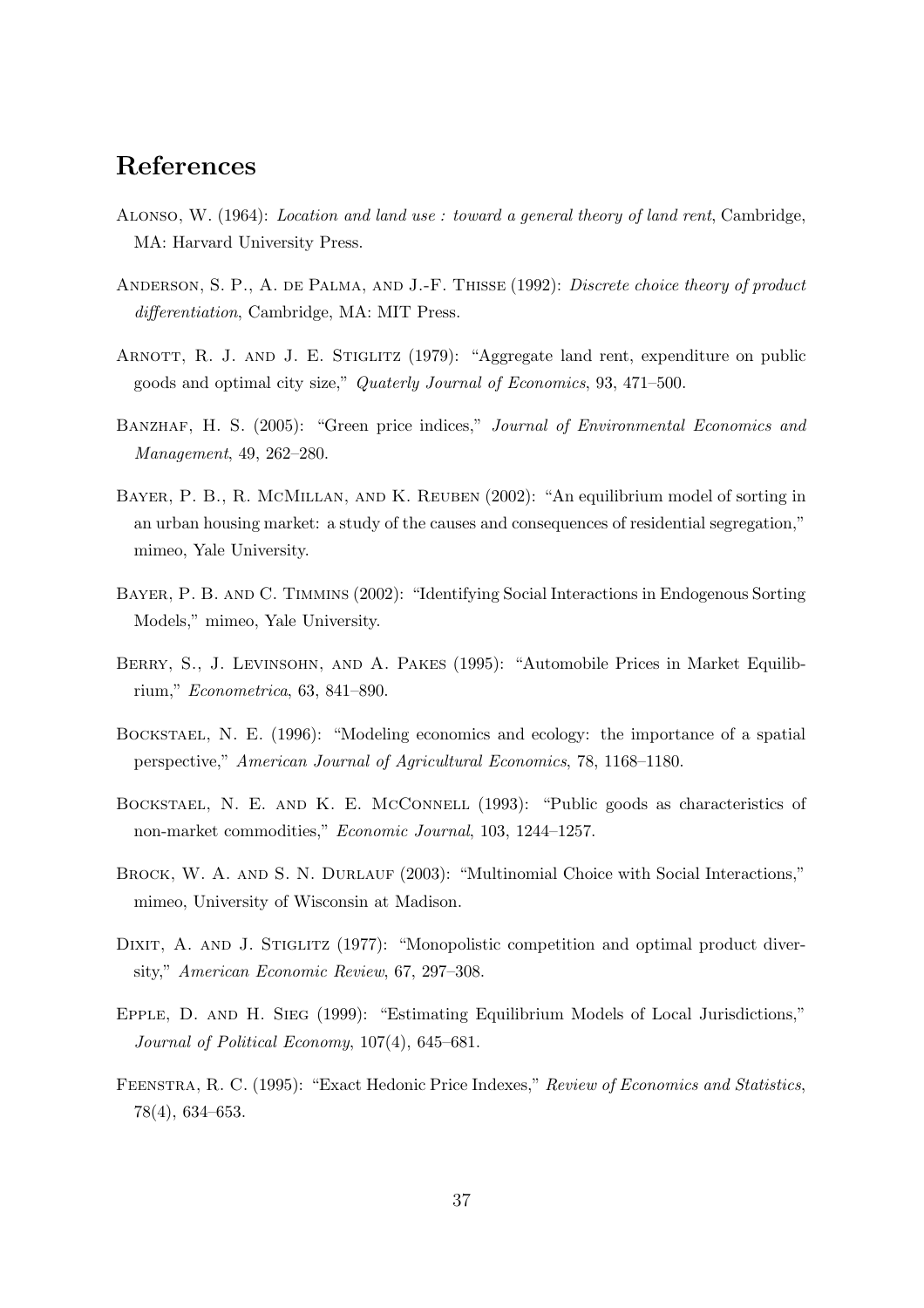- FISHER, F. M. AND K. SHELL (1972): The Economic Theory of Price Indices, New York: Academic Press.
- Fujita, M., P. R. Krugman, and A. Venables (1999): The Spatal Economy. Cities, regions, and interational trade, Cambridge, MA: MIT Press.
- Fujita, M. and J.-F. Thisse (2002): Economics of Agglomeration, Cambridge: Cambridge University Press.
- Grevers, W. and A. van der Veen (2005): "Welfare Economic Aspects of Land Use Planning," mimeo, University of Twente.
- Hanemann, W. M. (1999): "The Economic Theory of WTP and WTA," in Valuing Environmental Preferences, ed. by I. J. Bateman and K. G. Willis, Oxford University Press.
- IRWIN, E. AND N. BOCKSTAEL (2002): "Interacting agents, spatial externalities and the evolution of residential land use patterns," Journal of Economic Geography, 2, 31–54.
- Koopmans, T. C. (1957): Three Essays on the State of Economic Science, New York: McGraw-Hill.
- Krugman, P. R. (1991): Geography and trade, Leuven: Leuven University Press.
- LIND, R. C. (1973): "Spatial Equilibrium, Rents, and Public Program Benefits," Quarterly Journal of Economics, 87, 188–207.
- MÄLER, K.-G. (1974): *Environmental Economics*, Baltimore: The Johns Hopkins Press.
- MCFADDEN, D. L. (1984): "Econometric Analysis of Qualitative Response Models," in *Hand*book of Econometrics, Amsterdam: North-Holland, vol. II, chap. 24.
- Mills, E. S. (1972): Studies in the structure of the urban economy, Baltimore: The Johns Hopkins Press.
- Muth, R. (1968): Cities and housing, Chicago: University of Chicago Press.
- Oates, W. E. (1969): "The Effects of Property Taxes and Local Public Spending on Property Values: And Emperical Study of Tax Capitalization and the Tiebout Hypothesis," Journal of Political Economy, 77(6), 957–971.
- PALMQUIST, R. B. (2004): "Property Value Models," in Handbook of Environmental Economics, ed. by K.-G. Mäler and J. Vincent, Elsevier North Holland, forthcoming.